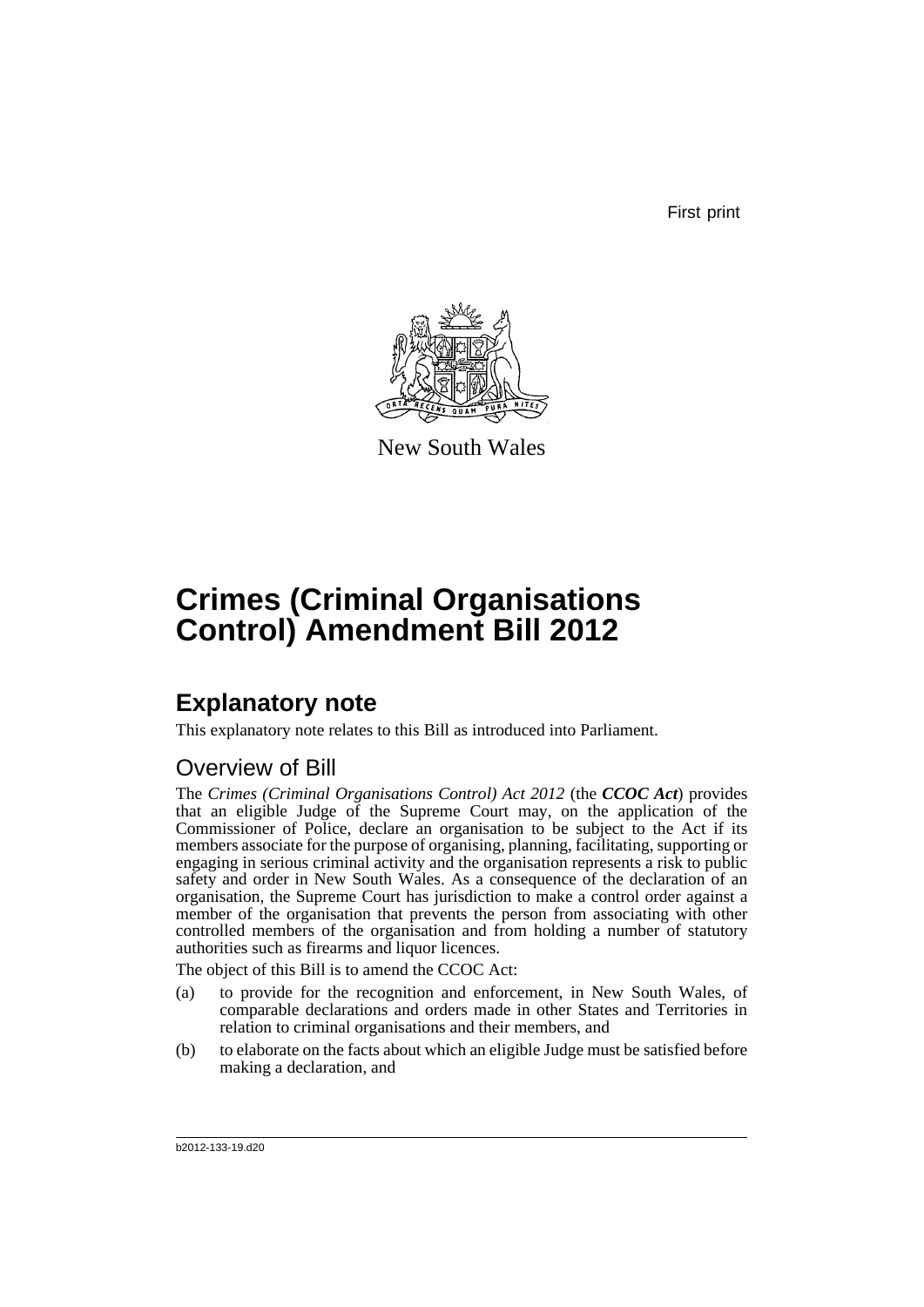Explanatory note

- (c) to provide for the reasons given by an eligible Judge for making a declaration to be admissible in proceedings for the making of a control order as evidence of certain matters, and
- (d) to redefine *serious criminal activity* consistently with the definition of *serious criminal offence* within the meaning of the *Criminal Assets Recovery Act 1990*, and
- (e) to confer on eligible Judges additional powers with respect to the examination of submissions concerning applications for declarations, and
- (f) to enable such submissions to be made personally or through a legal representative and to ensure that legal representatives at hearings before eligible Judges have the same protections and immunities as barristers appearing in proceedings before the Supreme Court, and
- (g) to provide for declarations to be in force for 5 (instead of 3) years, and
- (h) to correct a note by way of statute law revision.

## Outline of provisions

**Clause 1** sets out the name (also called the short title) of the proposed Act.

**Clause 2** provides for the commencement of the proposed Act on the date of assent to the proposed Act.

### **Schedule 1 Amendment of Crimes (Criminal Organisations Control) Act 2012 No 9**

### **Mutual recognition of declarations and orders**

**Schedule 1 [17]** inserts proposed Part 3A into the CCOC Act to achieve the object described in paragraph (a) of the Overview above. **Schedule 1 [1]** contains a consequential amendment. The proposed Part provides for a Supreme Court Registrar to register declarations and orders made in other States and Territories in relation to criminal organisations and their members.

An interstate declaration is treated on registration as if it were a declaration under section 9 of the CCOC Act. Accordingly, control orders may be made under the CCOC Act with respect to members of that organisation in New South Wales.

An interstate control order may be registered in New South Wales with such adaptations or modifications as the Supreme Court considers are necessary or desirable for its effective operation in New South Wales. The registered interstate control order will operate in New South Wales as if it were a control order made under Part 3 of the CCOC Act and can be enforced accordingly.

### **Grounds for making a declaration**

**Schedule 1 [6] and [8]–[11]** amend section 9 of the CCOC Act to achieve the object described in paragraph (b) of the Overview above. The amendments will make it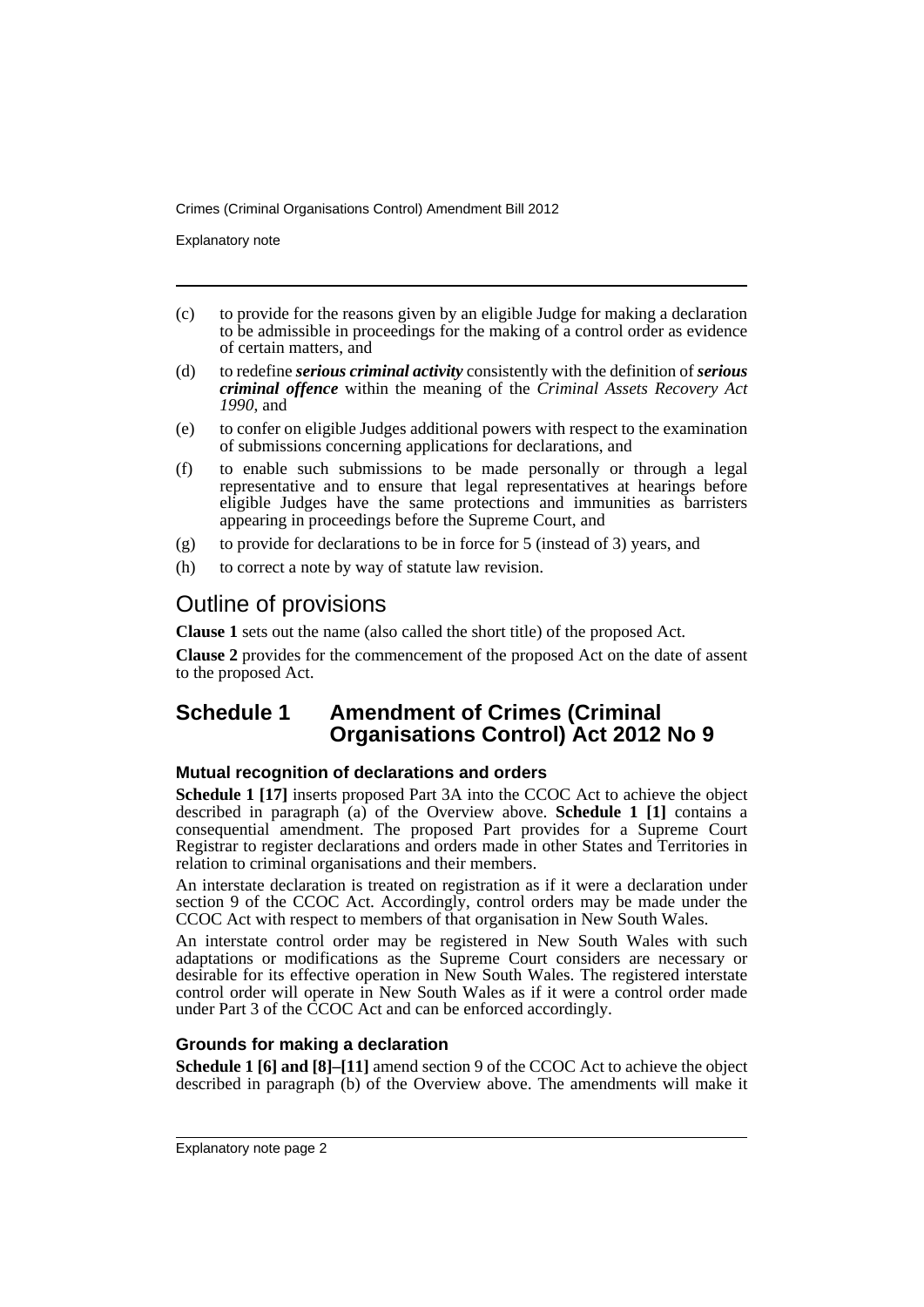Explanatory note

clear that the eligible Judge need only be satisfied that members of an organisation in New South Wales associate for the purpose of organising, planning, facilitating, supporting or engaging in serious criminal activity, not members wherever the organisation has a presence. **Schedule 1 [7]** amends section 9 to make it clear that it is not sufficient for the eligible Judge to be satisfied that the organisation represents a risk to public safety and order in New South Wales—the eligible Judge must be satisfied that the continued existence of the organisation represents such a risk.

**Schedule 1 [13] and [14]** contain consequential amendments.

### **Duration of declaration**

**Schedule 1 [12]** amends section 11 of the CCOC Act to achieve the object described in paragraph (g) of the Overview above.

### **Reasons**

**Schedule 1 [15]** amends section 13 of, and **Schedule 1 [16]** inserts proposed section 20A into, the CCOC Act to achieve the object described in paragraph (c) of the Overview above.

### **Meaning of "serious criminal activity"**

Section 3 of the CCOC Act defines *serious criminal activity* by reference (among other things) to the obtaining of material benefits from conduct constituting a serious indictable offence and committing a serious violence offence. **Schedule 1 [2] and [3]** redefine *serious criminal activity* to achieve the object described in paragraph (d) of the Overview above by reference instead to the definition of *serious criminal offence* in section 6 of the *Criminal Assets Recovery Act 1990* and omit the definition of *serious violence offence*. The amendments will ensure, for example, that serious offences that do not necessarily involve material benefits and offences involving violence punishable by 5 or more years' imprisonment (not only 10 years' or more) are covered by the definition.

### **Proceedings before eligible Judge**

**Schedule 1 [5]** inserts proposed sections 8A and 8B into the CCOC Act to achieve the object described in paragraph (e) of the Overview above. An eligible Judge is given powers to summon persons and require them to answer questions on oath or affirmation and produce documents, and the power to report various matters to the Supreme Court that may be dealt with as if they were a contempt of that Court.

**Schedule 1 [4] and [18]** amend sections 8 and 34, respectively, of the CCOC Act to achieve the object described in paragraph (f) of the Overview above.

### **Statute law revision**

**Schedule 1 [19]** contains an amendment by way of statute law revision.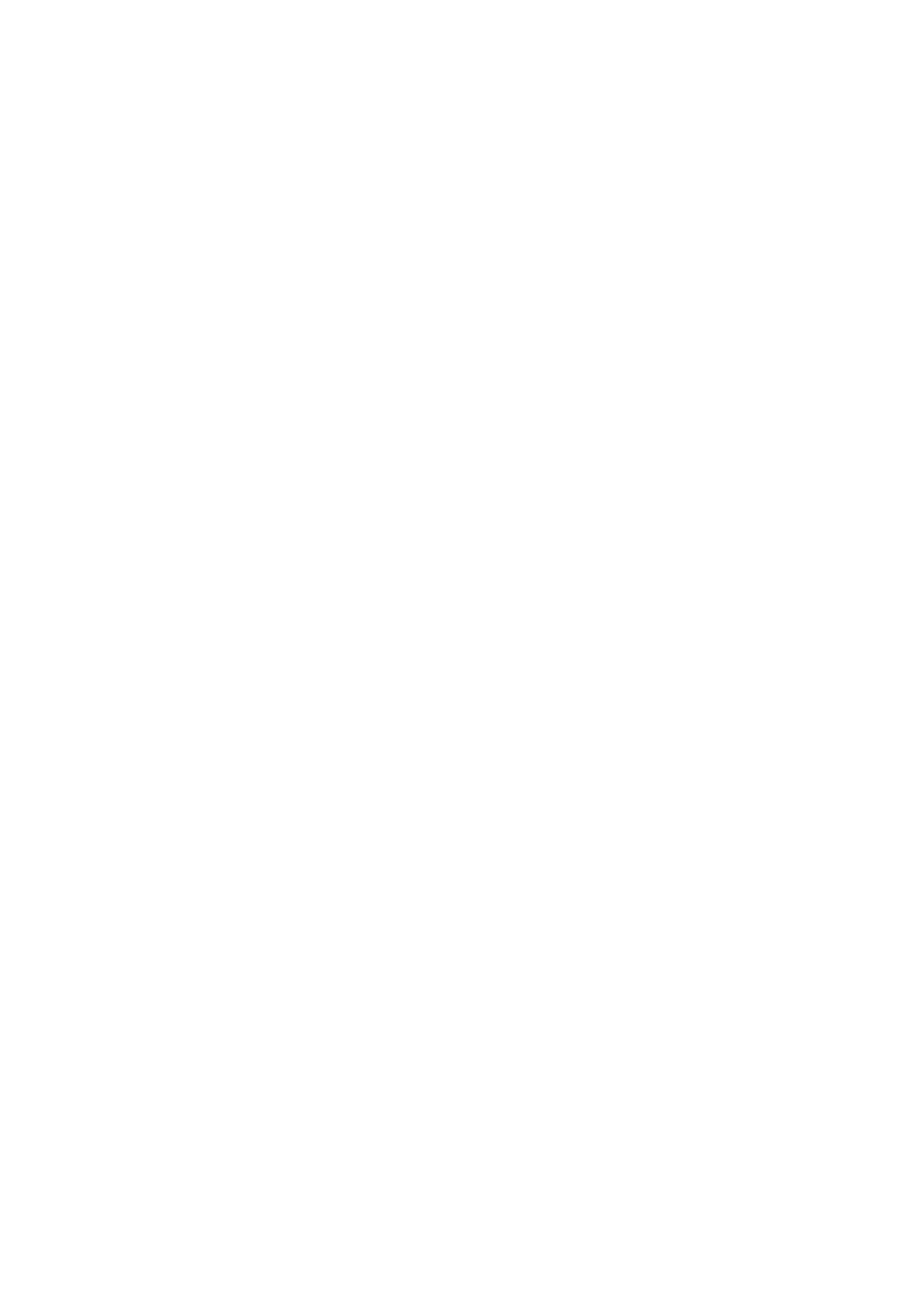First print



New South Wales

# **Crimes (Criminal Organisations Control) Amendment Bill 2012**

## **Contents**

|            |                                                                       | Page |
|------------|-----------------------------------------------------------------------|------|
|            | Name of Act                                                           |      |
|            | Commencement                                                          |      |
| Schedule 1 | Amendment of Crimes (Criminal Organisations Control)<br>Act 2012 No 9 |      |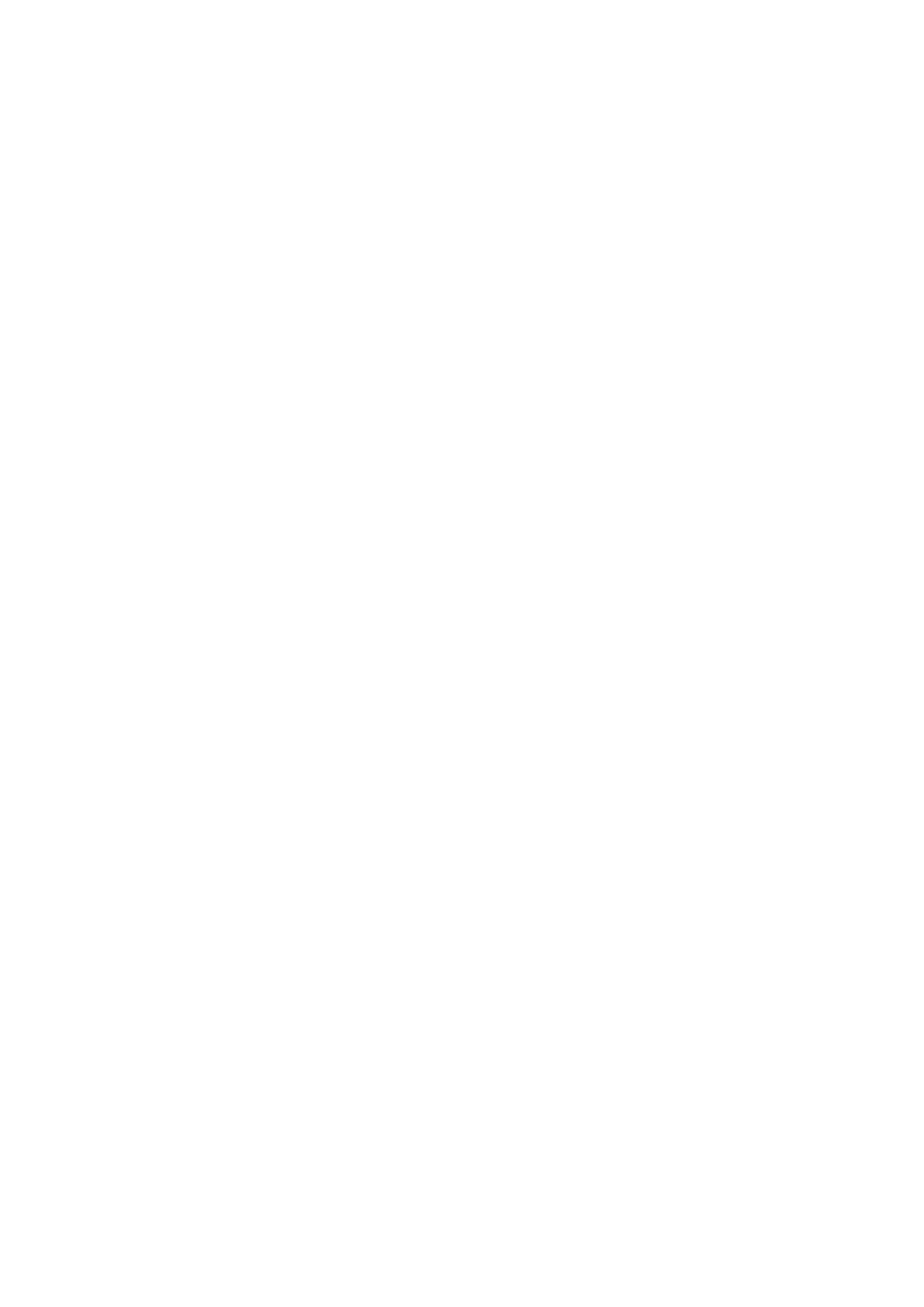

New South Wales

# **Crimes (Criminal Organisations Control) Amendment Bill 2012**

No , 2012

### **A Bill for**

An Act to amend the *Crimes (Criminal Organisations Control) Act 2012* to make further provision with respect to the control of criminal organisations and their members.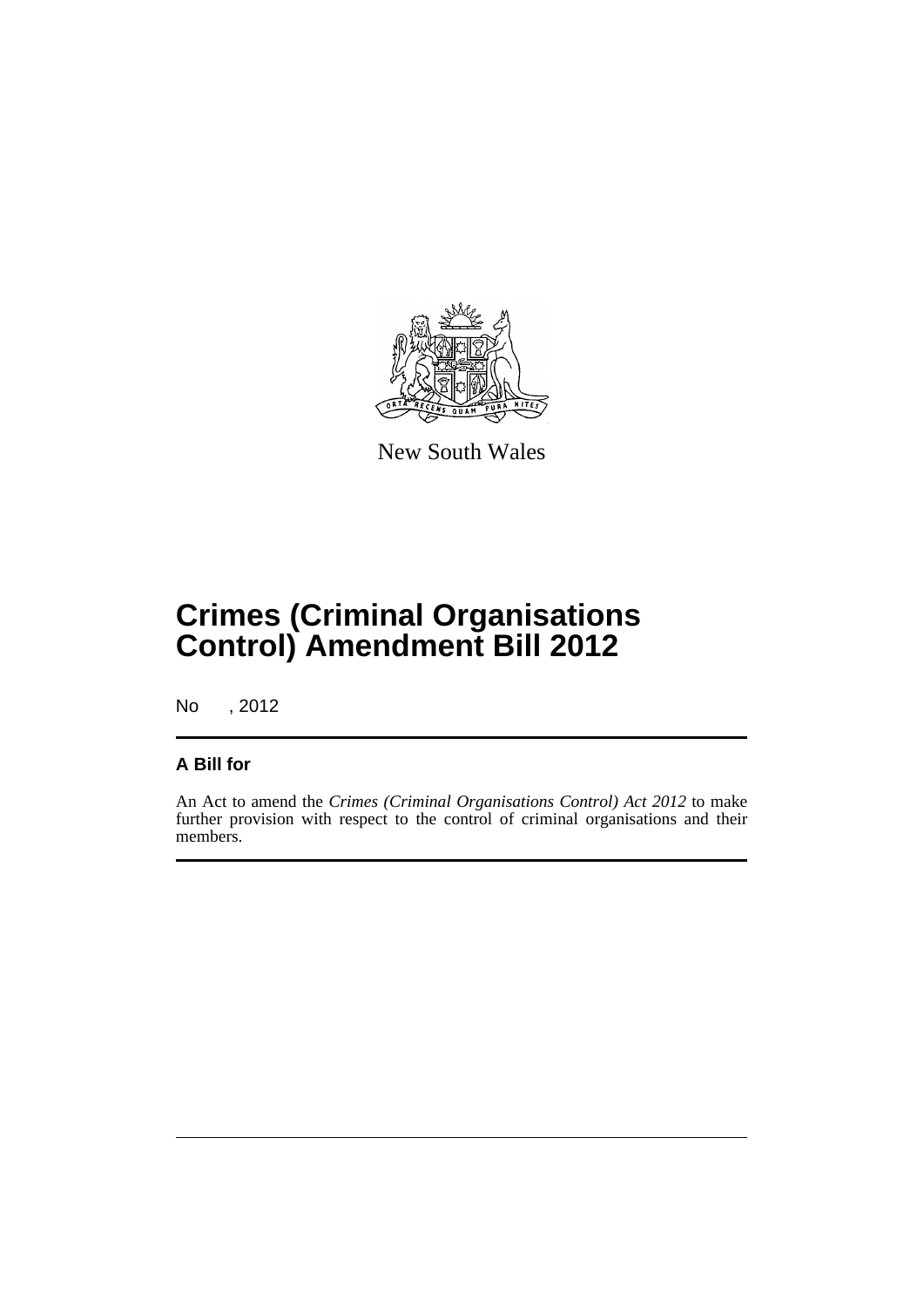<span id="page-7-1"></span><span id="page-7-0"></span>

| The Legislature of New South Wales enacts: |                                                                                |               |  |  |  |
|--------------------------------------------|--------------------------------------------------------------------------------|---------------|--|--|--|
|                                            | Name of Act                                                                    | $\mathcal{P}$ |  |  |  |
|                                            | This Act is the Crimes (Criminal Organisations Control) Amendment<br>Act 2012. | 3<br>4        |  |  |  |
|                                            | <b>Commencement</b>                                                            | 5             |  |  |  |
|                                            | This Act commences on the date of assent to this Act.                          | 6             |  |  |  |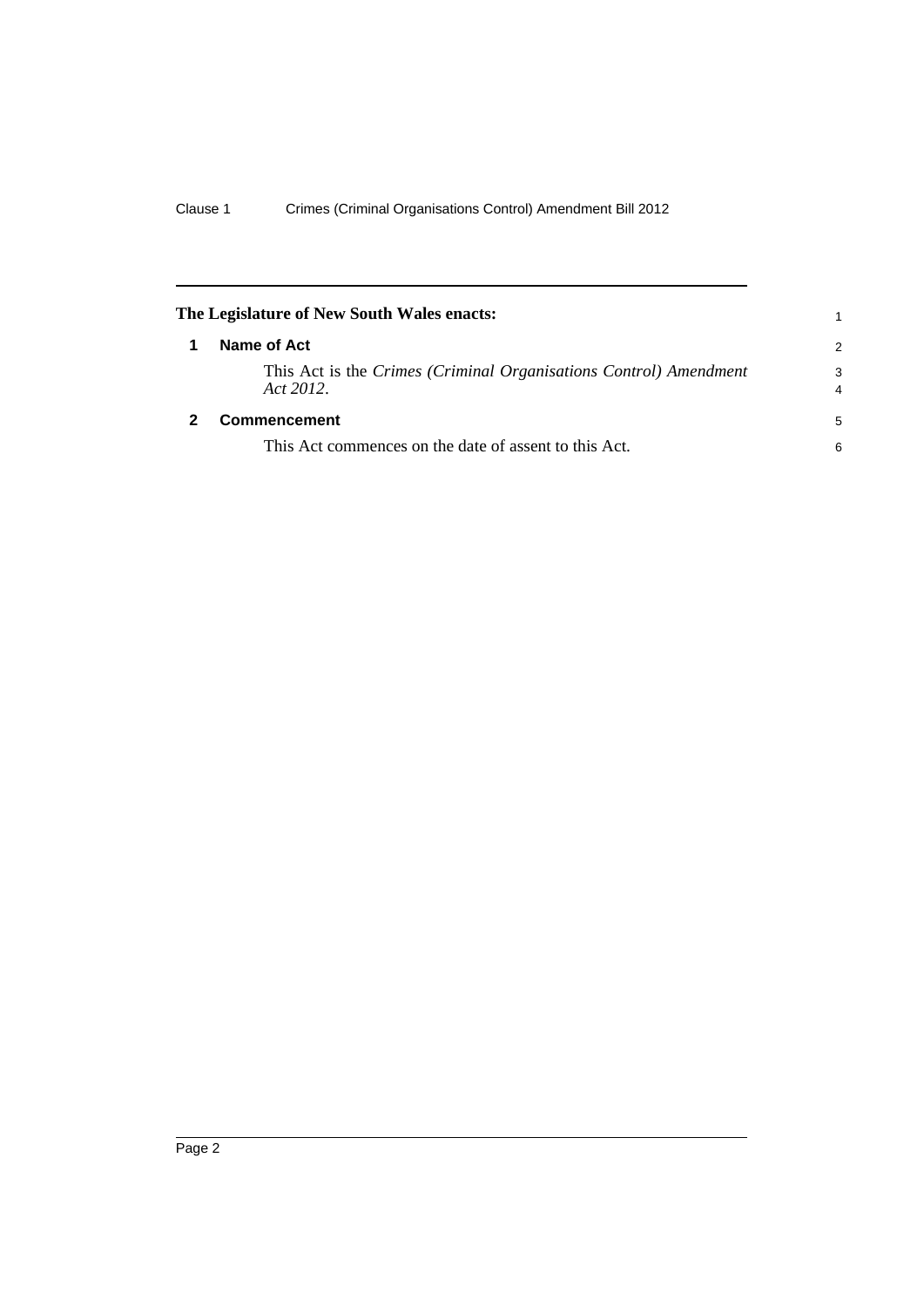<span id="page-8-0"></span>

|       | <b>Schedule 1</b>            |     | <b>Amendment of Crimes (Criminal</b><br><b>Organisations Control) Act 2012 No 9</b>                                                   | 1<br>2   |  |  |
|-------|------------------------------|-----|---------------------------------------------------------------------------------------------------------------------------------------|----------|--|--|
| $[1]$ | <b>Section 3 Definitions</b> |     |                                                                                                                                       |          |  |  |
|       |                              |     | Insert in alphabetical order in section $3(1)$ :                                                                                      | 4        |  |  |
|       |                              |     | <i>interstate control order</i> —see section 27A.                                                                                     | 5        |  |  |
|       |                              |     | interstate declaration-see section 27A.                                                                                               | 6        |  |  |
|       |                              |     | <i>registrar</i> —see section 27A.                                                                                                    | 7        |  |  |
| $[2]$ |                              |     | Section 3 (1), definition of "serious criminal activity"                                                                              | 8        |  |  |
|       |                              |     | Omit the definition. Insert instead:                                                                                                  | 9        |  |  |
|       |                              |     | <i>serious criminal activity</i> means any of the following:                                                                          | 10       |  |  |
|       |                              |     | committing a serious criminal offence within the meaning<br>(a)<br>of section 6 of the Criminal Assets Recovery Act 1990,             | 11<br>12 |  |  |
|       |                              |     | obtaining material benefits from conduct that constitutes<br>(b)<br>any such offence,                                                 | 13<br>14 |  |  |
|       |                              |     | (whether or not any person has been charged or convicted of any<br>such offence).                                                     | 15<br>16 |  |  |
| $[3]$ |                              |     | Section 3 (1), definition of "serious violence offence"                                                                               | 17       |  |  |
|       |                              |     | Omit the definition.                                                                                                                  | 18       |  |  |
| [4]   |                              |     | Section 8 Submissions at the hearing                                                                                                  | 19       |  |  |
|       |                              |     | Insert "(personally or through a legal representative)" after "submissions"<br>wherever occurring in section $8(1)$ and $(2)$ .       | 20<br>21 |  |  |
| $[5]$ |                              |     | <b>Sections 8A and 8B</b>                                                                                                             | 22       |  |  |
|       | Insert after section 8:      |     |                                                                                                                                       |          |  |  |
|       | <b>8A</b>                    |     | <b>Examination of submissions</b>                                                                                                     | 24       |  |  |
|       |                              | (1) | The eligible Judge may, so far as the eligible Judge thinks proper,                                                                   | 25       |  |  |
|       |                              |     | question any person (including a legal representative) who makes<br>a submission in relation to an application under this Part on any | 26<br>27 |  |  |
|       |                              |     | matter that the eligible Judge thinks relevant, or allow a legal                                                                      | 28       |  |  |
|       |                              |     | representative of a person to do so.                                                                                                  | 29       |  |  |
|       |                              | (2) | The eligible Judge may require a person present at the hearing to                                                                     | 30       |  |  |
|       |                              |     | produce a document or other thing that the eligible Judge<br>considers may be relevant.                                               | 31<br>32 |  |  |
|       |                              | (3) | The eligible Judge may summon any other person whom the                                                                               | 33       |  |  |
|       |                              |     | eligible Judge considers may have relevant information in                                                                             | 34       |  |  |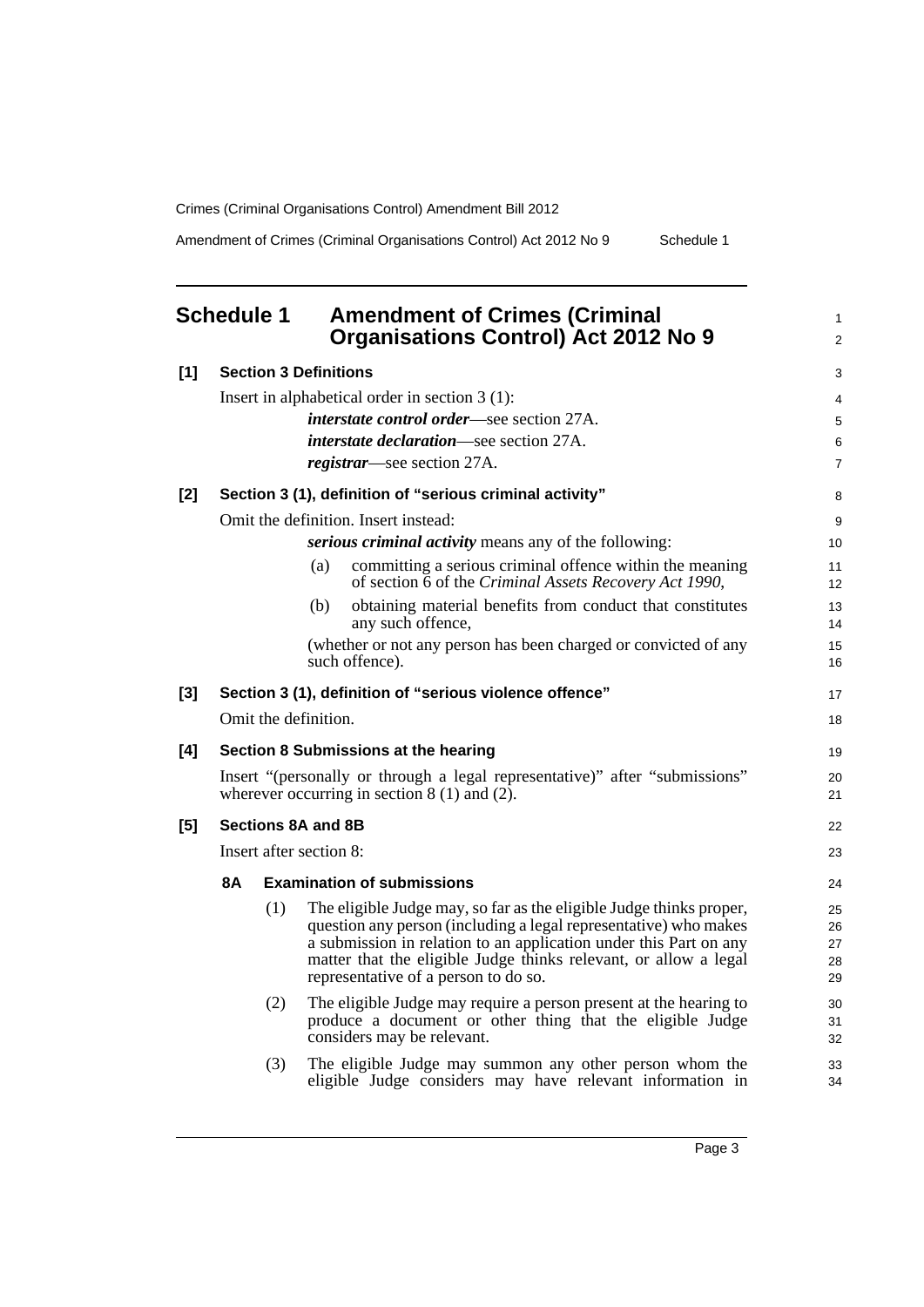relation to an application under this Part to be present at the hearing of the application to be questioned and to produce such documents or other things (if any) as are referred to in the summons.

- (4) The eligible Judge may, at the hearing, take evidence on oath or affirmation and for that purpose:
	- (a) the eligible Judge may require a person being questioned at the hearing to either take an oath or make an affirmation in a form approved by the eligible Judge, and
	- (b) the eligible Judge may administer an oath or affirmation to the person.
- (5) The eligible Judge has power to do all things necessary to be done for or in connection with, or reasonably incidental to, the exercise of the eligible Judge's functions with respect to the hearing of an application, and any specific powers conferred on the eligible Judge by this Act must not be taken to limit by implication the generality of this subsection.

#### **8B Contempt of eligible Judge**

- (1) The eligible Judge may report the following matters to the Court:
	- (a) if a person fails to be present at a hearing of an application under this Part after having been served with a summons under section 8A,
	- (b) if a person fails to produce any document or other thing in the person's custody or control that the person is required by such a summons to produce,
	- (c) if a person refuses to be sworn or to make an affirmation or refuses or otherwise fails to answer any question that is put to the person by the eligible Judge at the hearing of an application under this Part,
	- (d) if a person wilfully threatens or insults the eligible Judge or any other person present at such a hearing,
	- (e) if a person misbehaves himself or herself before the eligible Judge,
	- (f) if a person interrupts the proceedings of the hearing,
	- (g) if a person obstructs or attempts to obstruct the eligible Judge,
	- (h) if a person does any other thing that, if the eligible Judge were a court of law having power to commit for contempt, would be contempt of that court.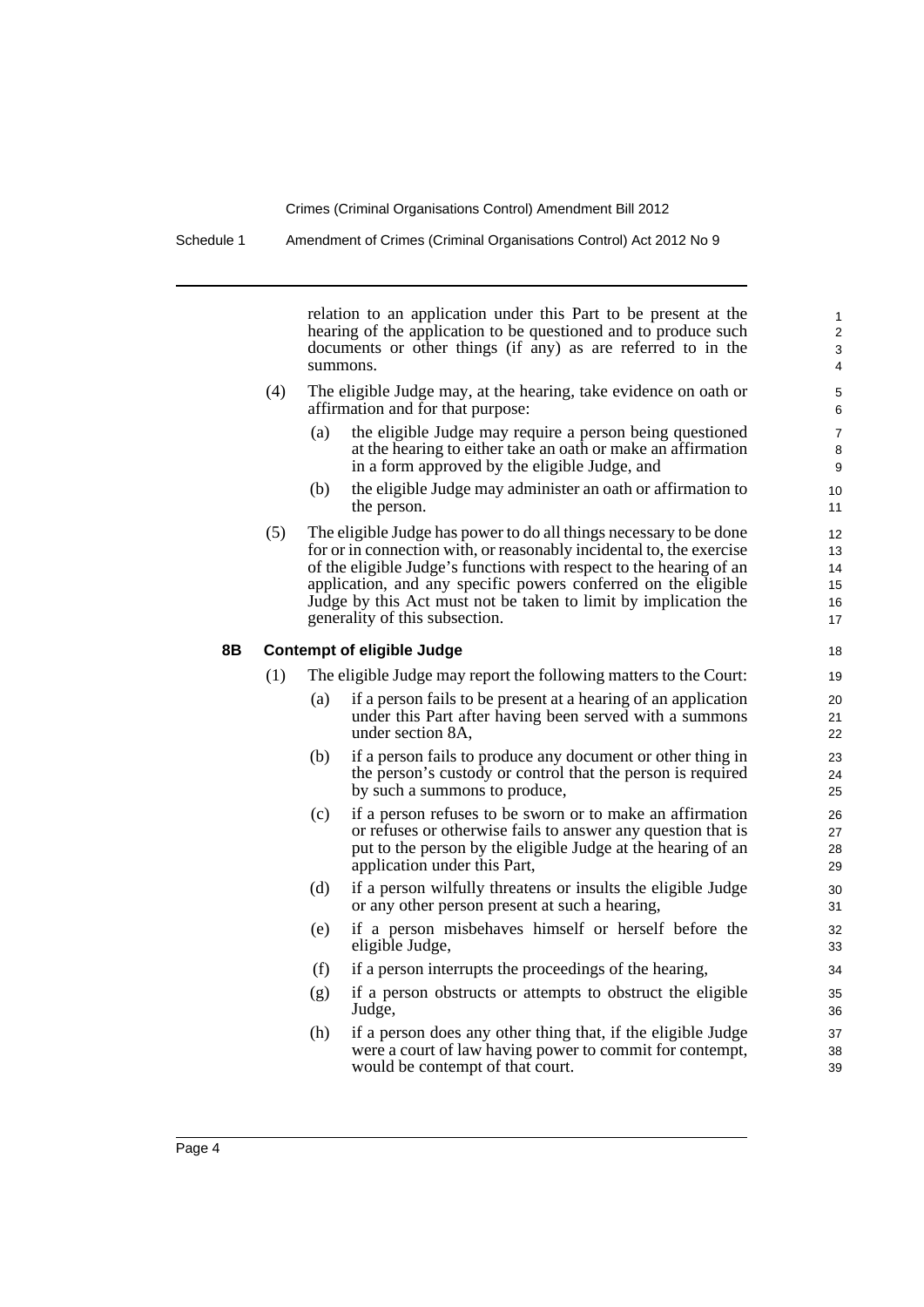|        | (2)<br>If the eligible Judge reports a matter to the Court under<br>subsection $(1)$ , the Court may deal with the matter as if it were a<br>contempt of the Court. However, a person is not liable to be<br>punished for contempt under this subsection if the person<br>establishes that there was a reasonable excuse for the act or<br>omission concerned.                                                                                                                                                                                  | $\mathbf{1}$<br>$\mathbf 2$<br>3<br>4<br>5<br>6    |
|--------|-------------------------------------------------------------------------------------------------------------------------------------------------------------------------------------------------------------------------------------------------------------------------------------------------------------------------------------------------------------------------------------------------------------------------------------------------------------------------------------------------------------------------------------------------|----------------------------------------------------|
| [6]    | Section 9 Eligible Judge may make declaration                                                                                                                                                                                                                                                                                                                                                                                                                                                                                                   | $\overline{\mathbf{7}}$                            |
|        | Insert "in New South Wales" after "organisation" in section 9 (1) (a).                                                                                                                                                                                                                                                                                                                                                                                                                                                                          | 8                                                  |
| $[7]$  | Section 9 (1) (b)                                                                                                                                                                                                                                                                                                                                                                                                                                                                                                                               | 9                                                  |
|        | Omit the paragraph. Insert instead:                                                                                                                                                                                                                                                                                                                                                                                                                                                                                                             | 10                                                 |
|        | the continued existence of the organisation represents a<br>(b)<br>risk to public safety and order in this State,                                                                                                                                                                                                                                                                                                                                                                                                                               | 11<br>12                                           |
| [8]    | Section 9 (2) (a)                                                                                                                                                                                                                                                                                                                                                                                                                                                                                                                               | 13                                                 |
|        | Insert "in New South Wales" after "activity".                                                                                                                                                                                                                                                                                                                                                                                                                                                                                                   | 14                                                 |
| [9]    | Section $9(2)$ (b) and (c)                                                                                                                                                                                                                                                                                                                                                                                                                                                                                                                      | 15                                                 |
|        | Insert "in New South Wales" after "organisation" wherever occurring.                                                                                                                                                                                                                                                                                                                                                                                                                                                                            | 16                                                 |
| $[10]$ | Section 9 (4) (a)                                                                                                                                                                                                                                                                                                                                                                                                                                                                                                                               | 17                                                 |
|        | Omit the paragraph. Insert instead:                                                                                                                                                                                                                                                                                                                                                                                                                                                                                                             | 18                                                 |
|        | whether or not all the members in New South Wales<br>(a)<br>associate for that purpose or only some of the members<br>(provided that, if the eligible Judge is satisfied that only<br>some of the members in New South Wales associate for<br>that purpose, the eligible Judge must be satisfied that those<br>members constitute a significant group within the<br>organisation in New South Wales, either in terms of their<br>numbers or in terms of their capacity to influence the<br>organisation or its members in New South Wales), and | 19<br>20<br>21<br>22<br>23<br>24<br>25<br>26<br>27 |
| $[11]$ | Section $9(4)(b)$ and $(c)$                                                                                                                                                                                                                                                                                                                                                                                                                                                                                                                     | 28                                                 |
|        | Insert "in New South Wales" after "members" wherever occurring.                                                                                                                                                                                                                                                                                                                                                                                                                                                                                 | 29                                                 |
| $[12]$ | <b>Section 11 Duration of declaration</b>                                                                                                                                                                                                                                                                                                                                                                                                                                                                                                       | 30                                                 |
|        | Omit "3 years" from section 11 (2). Insert instead "5 years".                                                                                                                                                                                                                                                                                                                                                                                                                                                                                   | 31                                                 |
| $[13]$ | <b>Section 12 Revocation of declaration</b>                                                                                                                                                                                                                                                                                                                                                                                                                                                                                                     | 32                                                 |
|        | Insert "in New South Wales" after "organisation" in section 12 (4) (a).                                                                                                                                                                                                                                                                                                                                                                                                                                                                         | 33                                                 |
|        |                                                                                                                                                                                                                                                                                                                                                                                                                                                                                                                                                 |                                                    |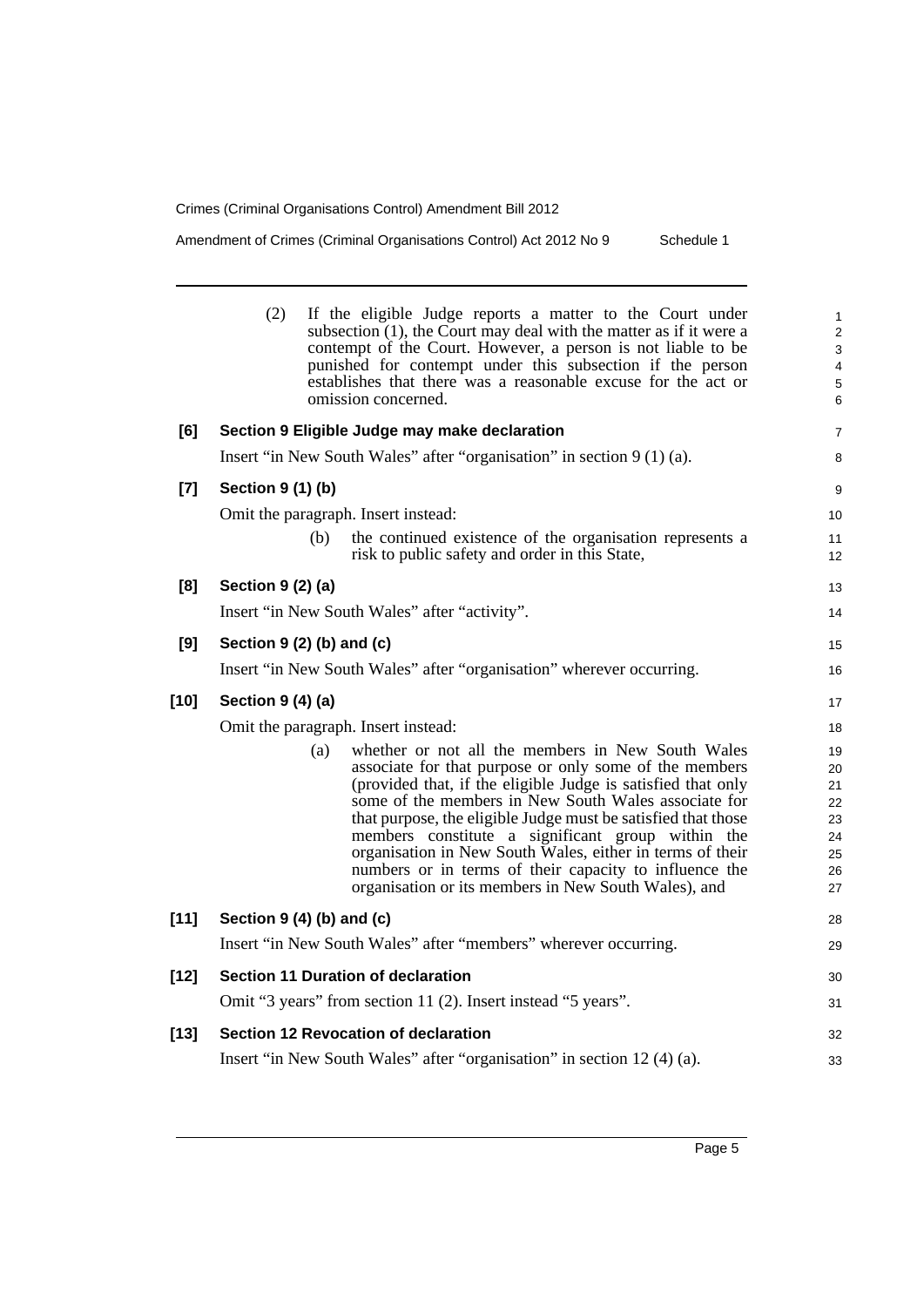Schedule 1 Amendment of Crimes (Criminal Organisations Control) Act 2012 No 9

| $[14]$ |                                        |                    | Section 12 (4) (b) |       |                                                                                                                                                                                                                                                                                                                                                                                                        | $\mathbf{1}$                           |  |  |
|--------|----------------------------------------|--------------------|--------------------|-------|--------------------------------------------------------------------------------------------------------------------------------------------------------------------------------------------------------------------------------------------------------------------------------------------------------------------------------------------------------------------------------------------------------|----------------------------------------|--|--|
|        |                                        |                    |                    |       | Insert "continued existence of the" before "organisation".                                                                                                                                                                                                                                                                                                                                             | $\overline{2}$                         |  |  |
| $[15]$ | this Part                              |                    |                    |       | Section 13 Conduct of hearings of applications for declarations under                                                                                                                                                                                                                                                                                                                                  | 3<br>4                                 |  |  |
|        | Insert after section $13(2)$ :         |                    |                    |       |                                                                                                                                                                                                                                                                                                                                                                                                        |                                        |  |  |
|        |                                        | (3)                |                    |       | The eligible Judge is to prepare and sign a written statement of<br>reasons for the decision.                                                                                                                                                                                                                                                                                                          | 6<br>$\overline{7}$                    |  |  |
|        |                                        | (4)                |                    |       | The eligible Judge must, as soon as practicable, provide a copy of<br>the statement to the Commissioner and the registrar.                                                                                                                                                                                                                                                                             | 8<br>9                                 |  |  |
|        |                                        | (5)                |                    |       | The Commissioner is to ensure that the written statement is<br>published in the Gazette.                                                                                                                                                                                                                                                                                                               | 10 <sup>°</sup><br>11                  |  |  |
|        | (6)                                    |                    |                    |       | Nothing in this section authorises or requires the disclosure of<br>information by an eligible Judge where an obligation to maintain<br>the confidentiality of the information otherwise exists (whether<br>under section 28 or 29 or some other Act or law).                                                                                                                                          | 12 <sup>2</sup><br>13<br>14<br>15      |  |  |
| $[16]$ |                                        | <b>Section 20A</b> |                    |       |                                                                                                                                                                                                                                                                                                                                                                                                        | 16                                     |  |  |
|        | Insert after section 20:               |                    |                    |       |                                                                                                                                                                                                                                                                                                                                                                                                        |                                        |  |  |
|        | 20A<br><b>Proof of certain matters</b> |                    |                    |       |                                                                                                                                                                                                                                                                                                                                                                                                        |                                        |  |  |
|        |                                        | (1)                |                    |       | A copy of a written statement of reasons for making a declaration<br>under Part 2 in respect of an organisation identified in the<br>declaration that was signed in accordance with section 13 (3) by<br>the eligible Judge who made the declaration is admissible in<br>proceedings under this Division with respect to an application for<br>a control order and is evidence of the following facts: | 18<br>19<br>20<br>21<br>22<br>23<br>24 |  |  |
|        |                                        |                    | (a)                |       | that the organisation is a declared organisation,                                                                                                                                                                                                                                                                                                                                                      | 25                                     |  |  |
|        |                                        |                    | (b)                |       | that a person identified as a member of that organisation is<br>a member of that organisation,                                                                                                                                                                                                                                                                                                         | 26<br>27                               |  |  |
|        |                                        |                    | (c)                | that: |                                                                                                                                                                                                                                                                                                                                                                                                        | 28                                     |  |  |
|        |                                        |                    |                    | (i)   | members of that organisation in New South Wales<br>associate for the purpose of organising, planning,<br>facilitating, supporting or engaging in serious<br>criminal activity, and                                                                                                                                                                                                                     | 29<br>30<br>31<br>32                   |  |  |
|        |                                        |                    |                    | (ii)  | the continued existence of that organisation<br>represents a risk to public safety and order in this<br>State.                                                                                                                                                                                                                                                                                         | 33<br>34<br>35                         |  |  |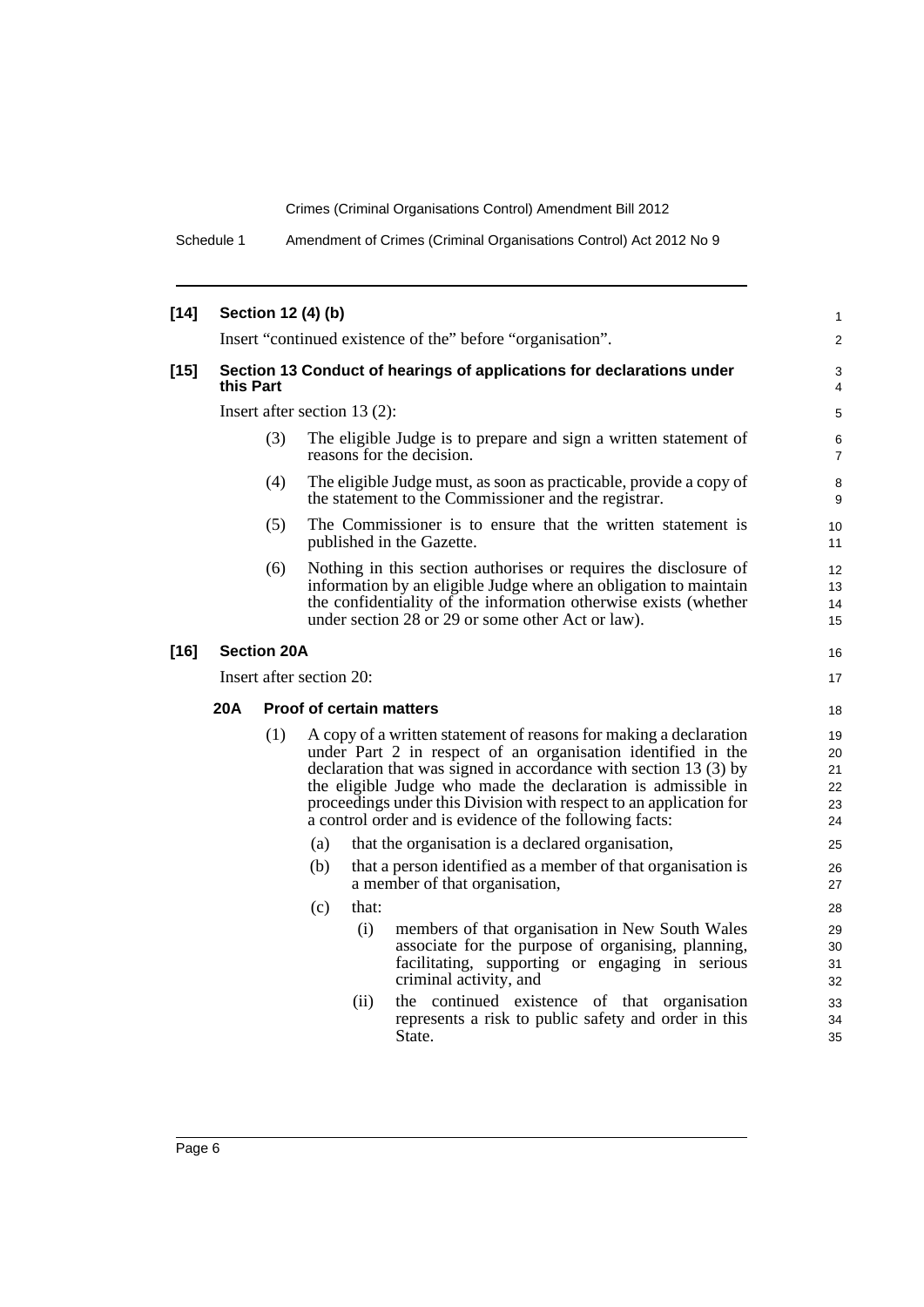|        |            | (2)               | Except for the purpose of proceedings under this Division, a<br>finding or opinion in the written statement that specified persons:                                                              | $\mathbf{1}$<br>2                  |
|--------|------------|-------------------|--------------------------------------------------------------------------------------------------------------------------------------------------------------------------------------------------|------------------------------------|
|        |            |                   | are members of the declared organisation identified in the<br>(a)<br>declaration, and                                                                                                            | $\mathsf 3$<br>$\overline{4}$      |
|        |            |                   | associate for the purpose of organising, planning,<br>(b)<br>facilitating, supporting or engaging in serious criminal<br>activity,                                                               | $\mathbf 5$<br>6<br>$\overline{7}$ |
|        |            |                   | is not in itself a finding or opinion that the persons are guilty of<br>or have committed, or are about to commit, criminal offences.                                                            | 8<br>9                             |
| $[17]$ | Part 3A    |                   |                                                                                                                                                                                                  | 10                                 |
|        |            |                   | Insert after Part 3:                                                                                                                                                                             | 11                                 |
|        |            |                   | Part 3A Reciprocal recognition and enforcement of                                                                                                                                                | 12                                 |
|        |            |                   | declarations and orders                                                                                                                                                                          | 13                                 |
|        |            | <b>Division 1</b> | <b>Preliminary</b>                                                                                                                                                                               | 14                                 |
|        | <b>27A</b> |                   | <b>Definitions</b>                                                                                                                                                                               | 15                                 |
|        |            |                   | In this Act:                                                                                                                                                                                     | 16                                 |
|        |            |                   | <i>interstate control order</i> means an order made under a provision<br>of a law of another State or Territory that is prescribed by the<br>regulations for the purposes of this definition.    | 17<br>18<br>19                     |
|        |            |                   | <i>interstate declaration</i> means a declaration made under a<br>provision of a law of another State or Territory that is prescribed<br>by the regulations for the purposes of this definition. | 20<br>21<br>22                     |
|        |            |                   | <i>registrar</i> means a person who is:                                                                                                                                                          | 23                                 |
|        |            |                   | appointed in accordance with section 120 of the Supreme<br>(a)<br>Court Act 1970, and                                                                                                            | 24<br>25                           |
|        |            |                   | nominated by the Principal Registrar of the Court for the<br>(b)<br>purposes of this Act.                                                                                                        | 26<br>27                           |
|        |            |                   | <i>respondent</i> means the organisation the subject of an interstate<br>declaration or the person the subject of an interstate control order<br>(as the case may be).                           | 28<br>29<br>30                     |
|        |            |                   |                                                                                                                                                                                                  |                                    |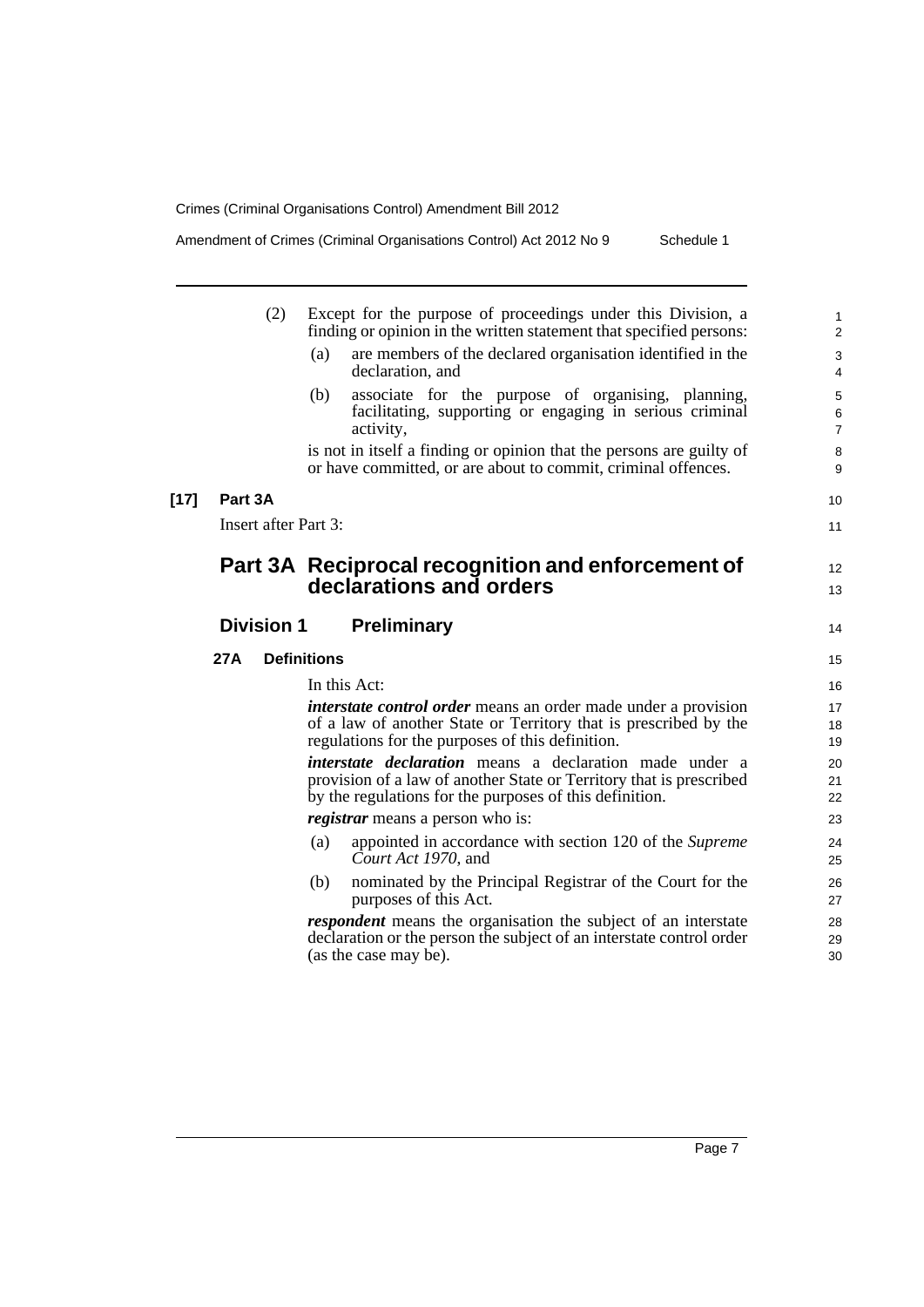Schedule 1 Amendment of Crimes (Criminal Organisations Control) Act 2012 No 9

### **Division 2 Registration of interstate declaration in New South Wales**

#### **27B Application for registration of interstate declaration in New South Wales**

- (1) The Commissioner may apply to the registrar for the registration of an interstate declaration.
- (2) An application for registration must:
	- (a) be made in writing, and
	- (b) be accompanied by an affidavit from the Commissioner including or accompanied by the following:
		- (i) a copy of the interstate declaration,
		- (ii) enough information to satisfy the registrar that the declaration is an interstate declaration that is in force.

1 2

(3) An application for registration of an interstate declaration does not need to be served on the respondent.

#### **27C When interstate declaration cannot be registered**

An application for registration of an interstate declaration cannot be made, and an interstate declaration cannot be registered, if any of the following apply to the declaration:

- (a) the law of the jurisdiction in which the declaration was made specifies a period within which the respondent may appeal against the declaration, and that period is still running,
- (b) the determination of an application by the respondent for leave to appeal against the declaration (whether made before or after any appeal period has expired) is pending,
- (c) the determination of an appeal by the respondent against the declaration is pending.

### **27D Registration of interstate declaration**

The registrar must register an interstate declaration that is the subject of an application under this Division if the registrar is satisfied of the following:

- (a) that the declaration is in force,
- (b) if the law of the jurisdiction in which the declaration was made requires notice of the declaration to be published that the requirement has been complied with,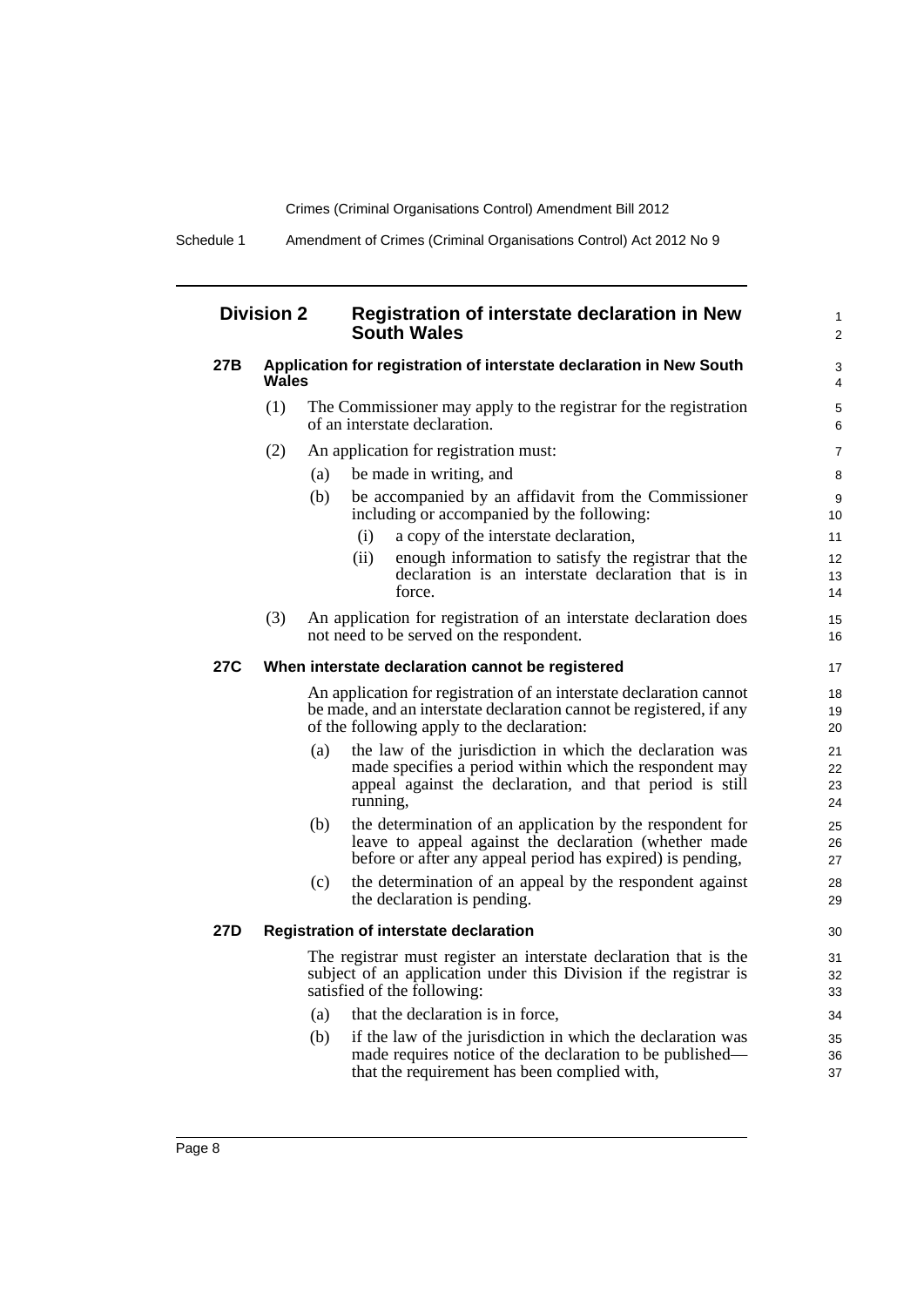Amendment of Crimes (Criminal Organisations Control) Act 2012 No 9 Schedule 1

- (c) if the law of the jurisdiction in which the declaration was made requires notice of the declaration to be served on any organisation, person or group of persons—that the requirement has been complied with or is taken to have been complied with,
- (d) that section 27C does not prevent registration of the declaration.

### **27E Period of registration**

- (1) On registering an interstate declaration, the registrar is to specify the date on which the registration expires.
- (2) The date specified by the registrar is to be the date on which the interstate declaration would cease to be in force in the jurisdiction in which it was made if it were not sooner revoked.
- (3) The registration of the interstate declaration expires on the specified date.
- (4) Subsections (1)–(3) do not apply if, under the law of the jurisdiction in which the interstate declaration was made, the interstate declaration remains in force for an indefinite period, in which case:
	- (a) on registering the declaration—the registrar is to specify that the registration is in force for an indefinite period, and
	- (b) the registration of the interstate declaration does not expire.

### **27F Notice of registration**

- (1) Not later than 2 working days after registering an interstate declaration, the registrar must give the Commissioner a certificate of the registration with a copy of the registered interstate declaration attached.
- (2) As soon as practicable after receiving a copy of the registered interstate declaration, the Commissioner must:
	- (a) publish notice of the registration of the interstate declaration in the Gazette and in at least one newspaper circulating throughout the State, and
	- (b) give notice of the registration to the commissioner (by whatever name called) of the police force or police service of the State or Territory in which the interstate declaration was made and, if the interstate declaration was made by a court, a registrar of that court.

21  $22$ 23

24

25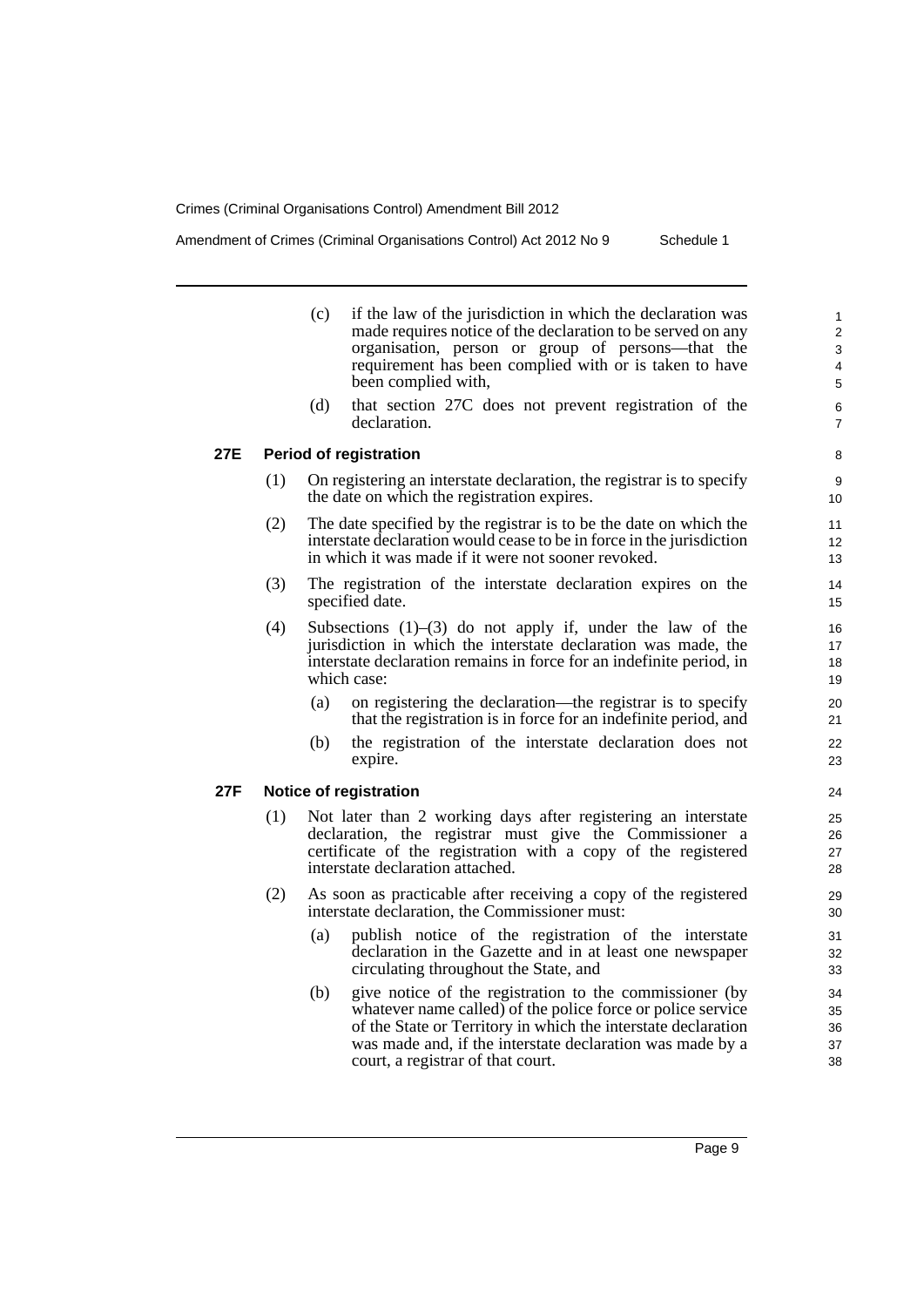Schedule 1 Amendment of Crimes (Criminal Organisations Control) Act 2012 No 9

| 27G        |     | Commencement and duration of registered interstate declaration                                                                                                                       | $\mathbf{1}$        |
|------------|-----|--------------------------------------------------------------------------------------------------------------------------------------------------------------------------------------|---------------------|
|            |     | A registered interstate declaration:                                                                                                                                                 | $\overline{2}$      |
|            |     | comes into force in New South Wales on the day after the<br>(a)                                                                                                                      | 3                   |
|            |     | day on which notice of registration of the declaration is<br>published in the Gazette under section 27F, and                                                                         | 4<br>5              |
|            |     | remains in force in New South Wales until one of the<br>(b)<br>following occurs:                                                                                                     | 6<br>$\overline{7}$ |
|            |     | the registration of the declaration expires in<br>(i)<br>accordance with section 27E,                                                                                                | 8<br>9              |
|            |     | the registration of the declaration is cancelled under<br>(ii)<br>this Part.                                                                                                         | 10<br>11            |
| 27H        |     | Effect of registration of interstate declaration                                                                                                                                     | $12 \overline{ }$   |
|            | (1) | A registered interstate declaration that has come into force under<br>section 27G operates in New South Wales as if it were a<br>declaration made under section 9.                   | 13<br>14<br>15      |
|            | (2) | A change in the name or the membership of an organisation that<br>is the subject of a registered interstate declaration does not affect<br>its registration or effect in this State. | 16<br>17<br>18      |
| <b>271</b> |     | Cancellation of registration of interstate declaration on revocation<br>in jurisdiction where originally made                                                                        | 19<br>20            |
|            | (1) | This section applies to a registered interstate declaration if:                                                                                                                      | 21                  |
|            |     | (a)<br>the declaration is revoked in the jurisdiction in which it<br>was made, and                                                                                                   | 22<br>23            |
|            |     | (b)<br>the registrar receives notice of the revocation.                                                                                                                              | 24                  |
|            | (2) | On receiving notice of the revocation of the registered interstate<br>declaration, the registrar must:                                                                               | 25<br>26            |
|            |     | (a)<br>cancel the registration of the declaration without delay,<br>and the cancellation takes effect immediately, and                                                               | 27<br>28            |
|            |     | give the Commissioner written notice of the cancellation.<br>(b)                                                                                                                     | 29                  |
| 27J        |     | Cancellation of registration of interstate declaration at request of<br><b>Commissioner</b>                                                                                          | 30<br>31            |
|            | (1) | The Commissioner may, at any time while an interstate<br>declaration is registered under this Part, apply to the registrar to<br>cancel the registration of the declaration.         | 32<br>33<br>34      |
|            | (2) | On receiving an application under this section, the registrar must:                                                                                                                  | 35                  |
|            |     | cancel the registration of the declaration without delay,<br>(a)<br>and the cancellation takes effect immediately, and                                                               | 36<br>37            |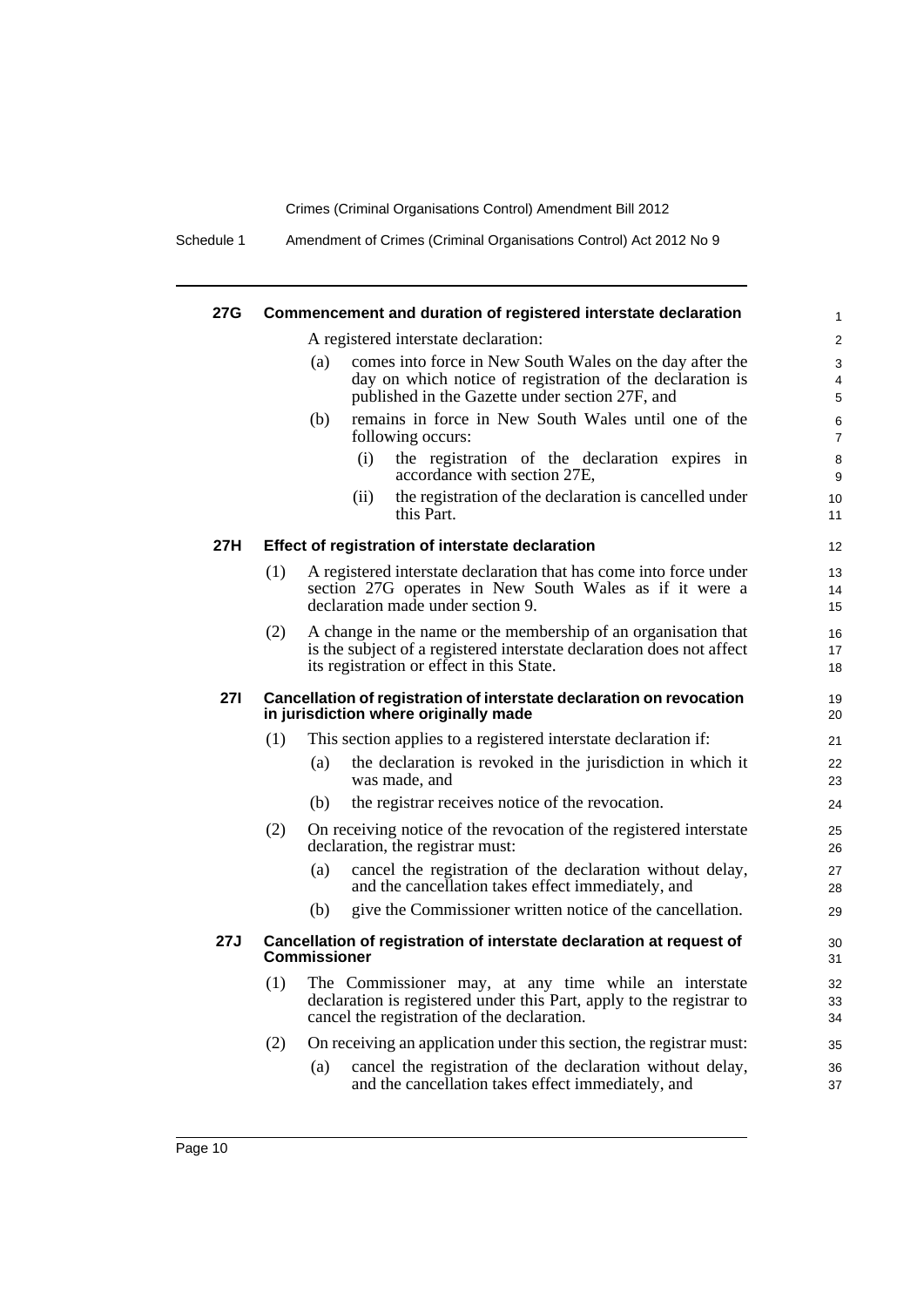|     |                   | (b)         | give the Commissioner written notice of the cancellation.                                                                                                                                                                                                                          | 1                          |
|-----|-------------------|-------------|------------------------------------------------------------------------------------------------------------------------------------------------------------------------------------------------------------------------------------------------------------------------------------|----------------------------|
| 27K |                   |             | Cancellation of registration of interstate declaration by Court                                                                                                                                                                                                                    | $\overline{2}$             |
|     | (1)               | this Part.  | The Court may, on application by the respondent, cancel the<br>registration of an interstate declaration if satisfied that the<br>declaration should not have been registered in accordance with                                                                                   | 3<br>4<br>5<br>6           |
|     | (2)               |             | The Commissioner is a party to the application.                                                                                                                                                                                                                                    | $\overline{7}$             |
|     | (3)               |             | If the registration of an interstate declaration is cancelled under<br>this section, any control order made under this Act relating to a<br>member of the organisation that is the subject of the interstate<br>declaration on the basis of the declaration ceases to have effect. | 8<br>9<br>10<br>11         |
|     | (4)               |             | Nothing in this section authorises the Court to reconsider the<br>merits of the interstate declaration.                                                                                                                                                                            | 12<br>13                   |
| 27L |                   | declaration | Notice of cancellation or expiry of registration of interstate                                                                                                                                                                                                                     | 14<br>15                   |
|     |                   |             | As soon as practicable after the registration of an interstate<br>declaration is cancelled under this Part or expires, the<br>Commissioner must:                                                                                                                                   | 16<br>17<br>18             |
|     |                   | (a)         | publish notice of the cancellation or expiration in the<br>Gazette and in at least one newspaper circulating<br>throughout the State, and                                                                                                                                          | 19<br>20<br>21             |
|     |                   | (b)         | give notice of the cancellation or expiration to the<br>commissioner (by whatever name called) of the police<br>force or police service of the State or Territory in which the<br>declaration was made and, if the declaration was made by<br>a court, a registrar of that court.  | 22<br>23<br>24<br>25<br>26 |
|     | <b>Division 3</b> |             | Registration of interstate control order in<br><b>New South Wales</b>                                                                                                                                                                                                              | 27<br>28                   |
| 27M |                   | South Wales | Application for registration of interstate control order in New                                                                                                                                                                                                                    | 29<br>30                   |
|     | (1)               |             | The Commissioner may apply to the registrar for the registration<br>of an interstate control order.                                                                                                                                                                                | 31<br>32                   |
|     | (2)               |             | An application for registration must:                                                                                                                                                                                                                                              | 33                         |
|     |                   | (a)         | be made in writing, and                                                                                                                                                                                                                                                            | 34                         |
|     |                   | (b)         | be accompanied by an affidavit from the Commissioner<br>including or accompanied by the following:                                                                                                                                                                                 | 35<br>36                   |
|     |                   |             | (i)<br>a copy of the interstate control order,                                                                                                                                                                                                                                     | 37                         |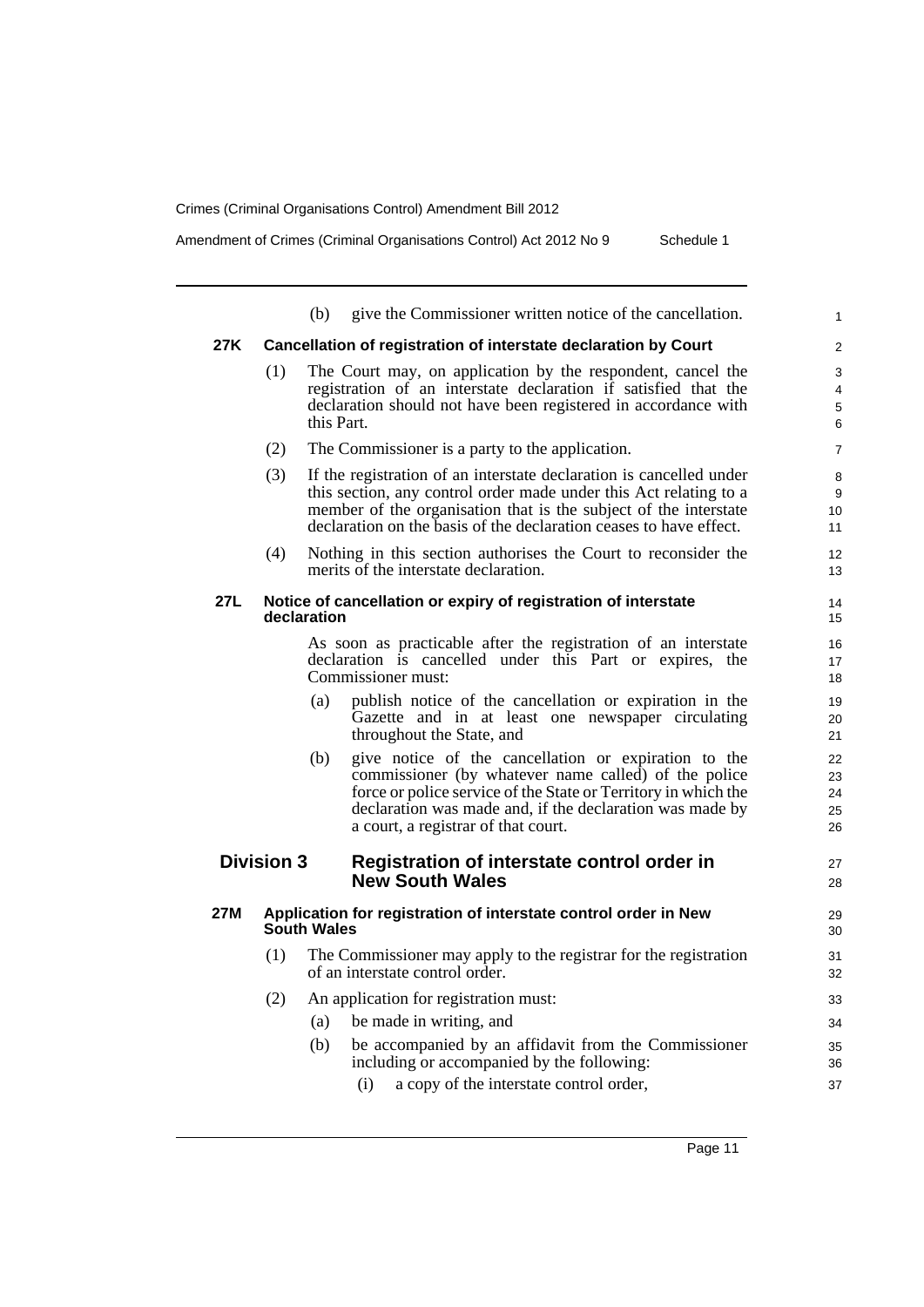|            |     |     | (ii)            | enough information to satisfy the registrar that the<br>order is an interstate control order that is in force. | 1<br>$\overline{2}$ |
|------------|-----|-----|-----------------|----------------------------------------------------------------------------------------------------------------|---------------------|
|            | (3) |     |                 | The application must state:                                                                                    | 3                   |
|            |     | (a) |                 | whether the Commissioner believes it is necessary for the                                                      | 4                   |
|            |     |     |                 | interstate control order to be adapted or modified for its                                                     | 5                   |
|            |     |     |                 | effective operation in New South Wales, and                                                                    | 6                   |
|            |     | (b) |                 | if so, the details of the adaptation or modification that the<br>Commissioner believes to be necessary.        | $\overline{7}$<br>8 |
|            | (4) |     |                 | An application for the registration of an interstate control order                                             | 9                   |
|            |     |     |                 | does not need to be served on the respondent.                                                                  | 10                  |
| <b>27N</b> |     |     |                 | When interstate control order cannot be registered                                                             | 11                  |
|            |     |     |                 | An application for registration of an interstate control order                                                 | 12                  |
|            |     |     |                 | cannot be made, and an interstate control order cannot be                                                      | 13                  |
|            |     |     | registered, if: |                                                                                                                | 14                  |
|            |     | (a) |                 | the respondent is subject to a control order or interim<br>control order under Part 3, or                      | 15<br>16            |
|            |     | (b) |                 | any of the following apply to the order:                                                                       | 17                  |
|            |     |     | (i)             | the law of the jurisdiction in which the order was                                                             | 18                  |
|            |     |     |                 | made specifies a period within which the respondent                                                            | 19                  |
|            |     |     |                 | may appeal against the order, and that period is still<br>running,                                             | 20<br>21            |
|            |     |     | (ii)            | the determination of an application by the                                                                     | 22                  |
|            |     |     |                 | respondent for leave to appeal against the order                                                               | 23                  |
|            |     |     |                 | (whether made before or after any appeal period has<br>expired) is pending,                                    | 24<br>25            |
|            |     |     | (iii)           | the determination of an appeal by the respondent                                                               | 26                  |
|            |     |     |                 | against the order is pending.                                                                                  | 27                  |
| 27O        |     |     |                 | Registration of interstate control order                                                                       | 28                  |
|            | (1) |     |                 | The registrar must register an interstate control order that is the                                            | 29                  |
|            |     |     |                 | subject of an application under this Division if the registrar is                                              | 30                  |
|            |     |     |                 | satisfied of the following:                                                                                    | 31                  |
|            |     | (a) |                 | that the order is in force,                                                                                    | 32                  |
|            |     | (b) |                 | that the order was served, or taken to be served, on the                                                       | 33                  |
|            |     |     |                 | respondent under the law of the jurisdiction where the<br>order was made,                                      | 34<br>35            |
|            |     | (c) |                 | that section 27N does not prevent registration of the order,                                                   | 36                  |
|            |     |     |                 |                                                                                                                |                     |
|            |     | (d) |                 | that the order does not need to be adapted or modified for<br>its effective operation in New South Wales.      | 37<br>38            |
|            |     |     |                 |                                                                                                                |                     |
|            |     |     |                 |                                                                                                                |                     |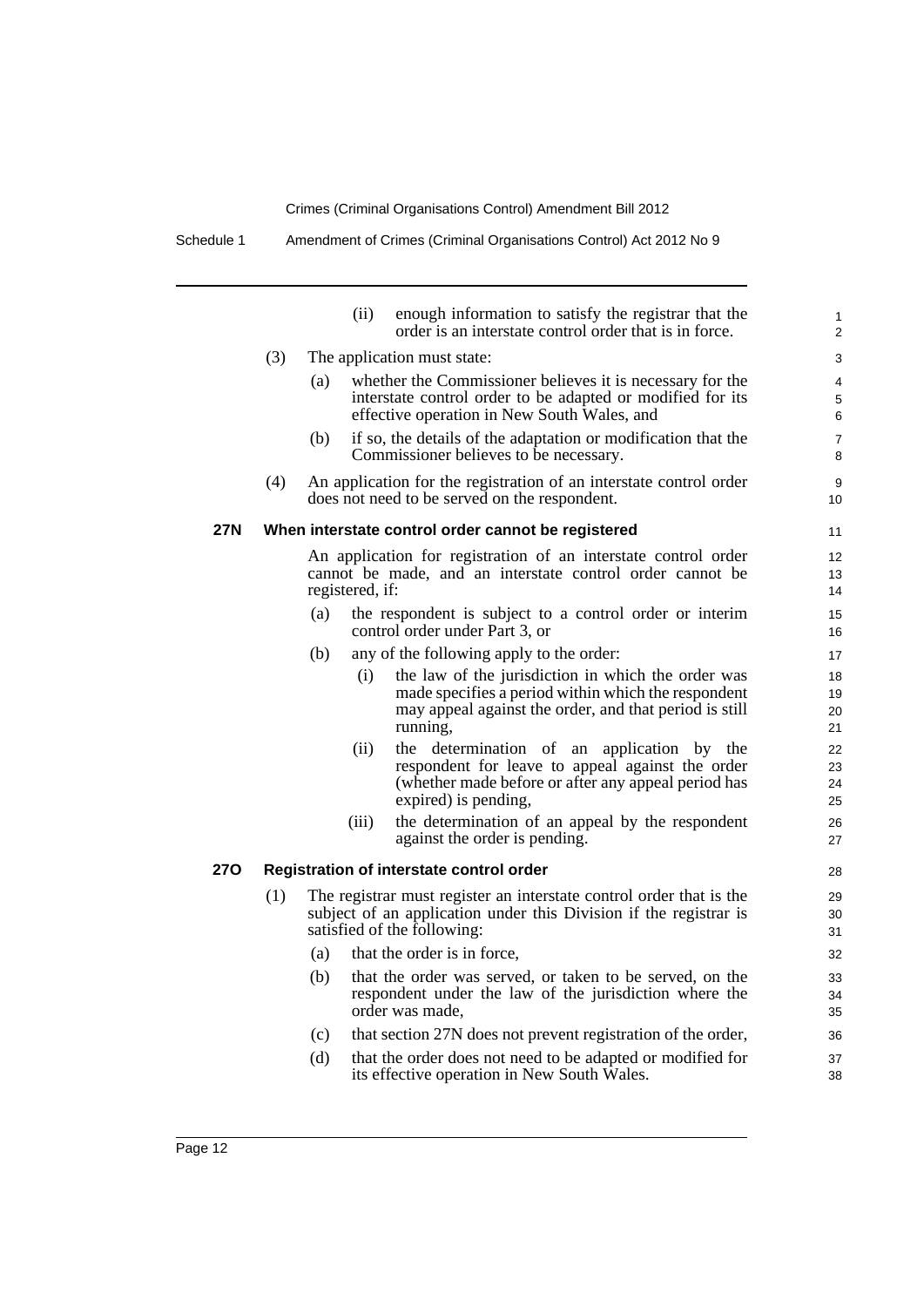i.

Amendment of Crimes (Criminal Organisations Control) Act 2012 No 9 Schedule 1

|     | (2)                                                             |     |                  | If the registrar considers that the order needs to be adapted or<br>modified for its effective operation in New South Wales, the<br>registrar must refer the application to the Court.               | $\mathbf{1}$<br>2<br>3        |  |  |  |  |  |
|-----|-----------------------------------------------------------------|-----|------------------|------------------------------------------------------------------------------------------------------------------------------------------------------------------------------------------------------|-------------------------------|--|--|--|--|--|
| 27P | Referral of application to Court for adaptation or modification |     |                  |                                                                                                                                                                                                      |                               |  |  |  |  |  |
|     | (1)                                                             |     | the respondent.  | If an application is referred to the Court under section 270, the<br>Commissioner must serve a copy of the application, with any<br>accompanying affidavit, and an appearance notice, personally on  | 5<br>6<br>$\overline{7}$<br>8 |  |  |  |  |  |
|     | (2)                                                             |     |                  | The application may be heard in the respondent's absence if the<br>Court is satisfied that a copy of the application and an appearance<br>notice were served on the respondent under subsection (1). | 9<br>10<br>11                 |  |  |  |  |  |
|     | (3)                                                             |     | In this section: |                                                                                                                                                                                                      | 12                            |  |  |  |  |  |
|     |                                                                 |     |                  | <i>appearance notice</i> means a notice in writing stating the<br>following in relation to an interstate control order:                                                                              | 13<br>14                      |  |  |  |  |  |
|     |                                                                 | (a) |                  | that an application for the registration of the interstate<br>control order has been referred to the Court,                                                                                          | 15<br>16                      |  |  |  |  |  |
|     |                                                                 | (b) |                  | when and where the application is to be heard,                                                                                                                                                       | 17                            |  |  |  |  |  |
|     |                                                                 | (c) |                  | that the respondent is required to appear at the hearing,                                                                                                                                            | 18                            |  |  |  |  |  |
|     |                                                                 | (d) |                  | that the interstate control order, or the interstate control<br>order as varied by the Court, may be registered in the<br>respondent's absence if the respondent fails to appear at<br>the hearing.  | 19<br>20<br>21<br>22          |  |  |  |  |  |
| 27Q |                                                                 |     |                  | Determination of application for registration                                                                                                                                                        | 23                            |  |  |  |  |  |
|     | (1)                                                             |     |                  | On hearing an application referred to it under section 270 the<br>Court may direct the registrar to register the order:                                                                              | 24<br>25                      |  |  |  |  |  |
|     |                                                                 | (a) |                  | with any adaptations or modifications that the Court<br>considers necessary or desirable for its effective operation<br>in New South Wales, or                                                       | 26<br>27<br>28                |  |  |  |  |  |
|     |                                                                 | (b) |                  | without any adaptations or modifications.                                                                                                                                                            | 29                            |  |  |  |  |  |
|     | (2)                                                             |     |                  | Before giving a direction under subsection (1), the Court must:                                                                                                                                      | 30                            |  |  |  |  |  |
|     |                                                                 | (a) | and              | be satisfied of the matters set out in section $27O(1)(a)-(c)$ ,                                                                                                                                     | 31<br>32                      |  |  |  |  |  |
|     |                                                                 | (b) | consider:        |                                                                                                                                                                                                      | 33                            |  |  |  |  |  |
|     |                                                                 |     | (i)              | anything that could be considered by the Court if the<br>application were an application for a control order<br>under this Act, and                                                                  | 34<br>35<br>36                |  |  |  |  |  |
|     |                                                                 |     | (ii)             | any changes in the respondent's circumstances since<br>the interstate control order was made.                                                                                                        | 37<br>38                      |  |  |  |  |  |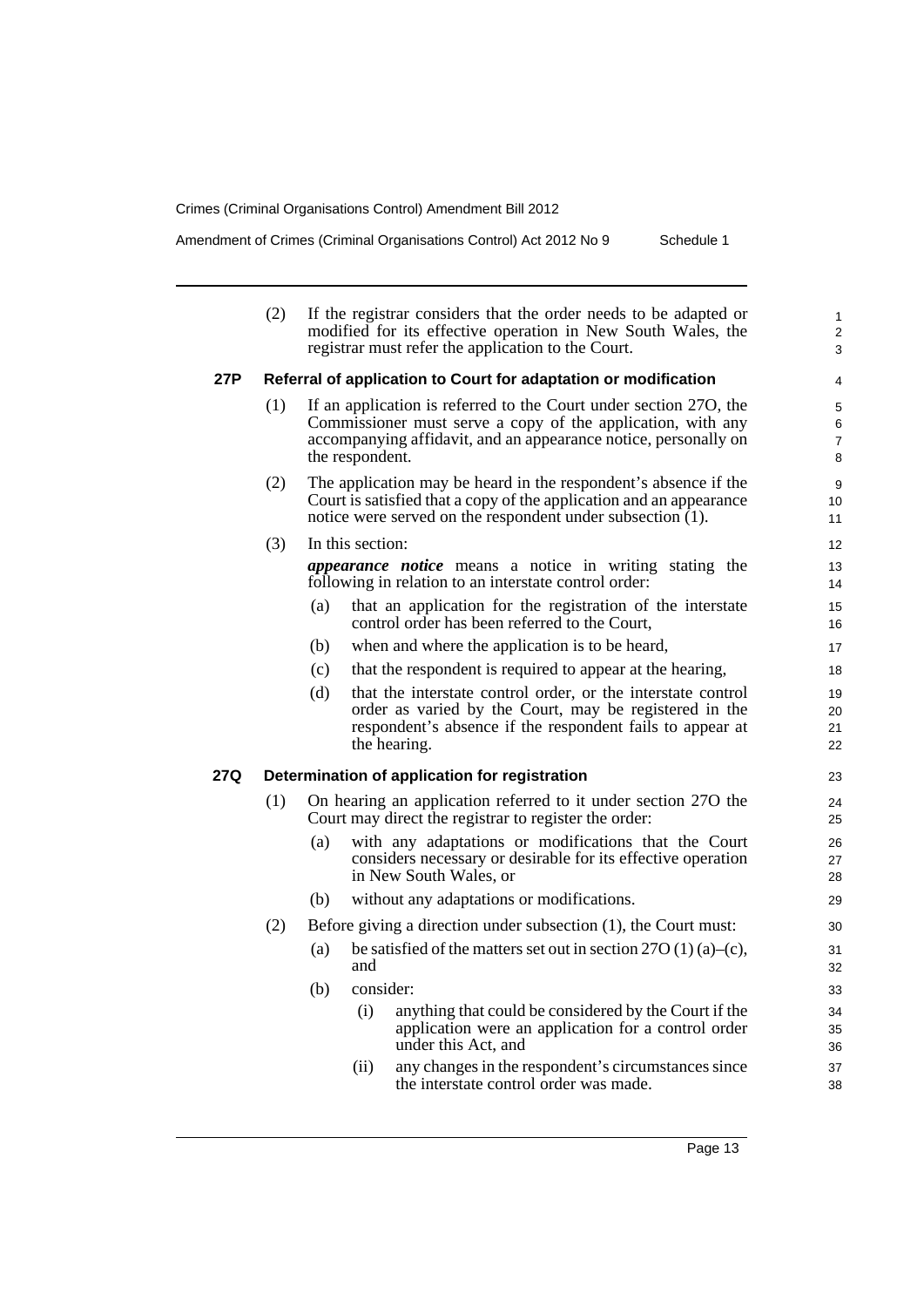Schedule 1 Amendment of Crimes (Criminal Organisations Control) Act 2012 No 9

|            | (3)   |     | The registrar must register the interstate control order in<br>accordance with the direction of the Court.                                                                                                                        | 1<br>$\overline{2}$               |
|------------|-------|-----|-----------------------------------------------------------------------------------------------------------------------------------------------------------------------------------------------------------------------------------|-----------------------------------|
| 27R        |       |     | <b>Period of registration</b>                                                                                                                                                                                                     | 3                                 |
|            | (1)   |     | On registering an interstate control order, the registrar is to<br>specify the date on which the registration expires.                                                                                                            | 4<br>5                            |
|            | (2)   |     | The date specified by the registrar is to be the date on which the<br>interstate control order would cease to be in force in the<br>jurisdiction in which it was made if it were not sooner revoked.                              | 6<br>$\overline{7}$<br>8          |
|            | (3)   |     | The registration of the interstate control order expires on the<br>specified date.                                                                                                                                                | 9<br>10 <sup>°</sup>              |
|            | (4)   |     | Subsections $(1)$ – $(3)$ do not apply if, under the law of the<br>jurisdiction in which the interstate control order was made, the<br>interstate control order remains in force for an indefinite period,<br>in which case:      | 11<br>12 <sup>2</sup><br>13<br>14 |
|            |       | (a) | on registering the order—the registrar is to specify that the<br>registration is in force for an indefinite period, and                                                                                                           | 15<br>16                          |
|            |       | (b) | the registration of the interstate control order does not<br>expire.                                                                                                                                                              | 17<br>18                          |
| <b>27S</b> |       |     | <b>Notice of registration</b>                                                                                                                                                                                                     | 19                                |
|            | (1)   |     | Not later than 2 working days after registering an interstate<br>control order, the registrar must give the Commissioner a<br>certificate of the registration with a copy of the registered<br>interstate control order attached. | 20<br>21<br>22<br>23              |
|            | (2)   |     | As soon as practicable after receiving a copy of the registered<br>interstate control order, the Commissioner must:                                                                                                               | 24<br>25                          |
|            |       | (a) | serve a copy of the order personally on the respondent, and                                                                                                                                                                       | 26                                |
|            |       | (b) | publish notice of the registration of the interstate control<br>order in the Gazette and in at least one newspaper<br>circulating throughout the State.                                                                           | 27<br>28<br>29                    |
| 27T        | order |     | Commencement and duration of registered interstate control                                                                                                                                                                        | 30<br>31                          |
|            |       |     | A registered interstate control order:                                                                                                                                                                                            | 32                                |
|            |       | (a) | comes into force in New South Wales on the day on which<br>the respondent is served personally with a copy of the<br>order, and                                                                                                   | 33<br>34<br>35                    |
|            |       | (b) | remains in force in New South Wales until one of the<br>following occurs:                                                                                                                                                         | 36<br>37                          |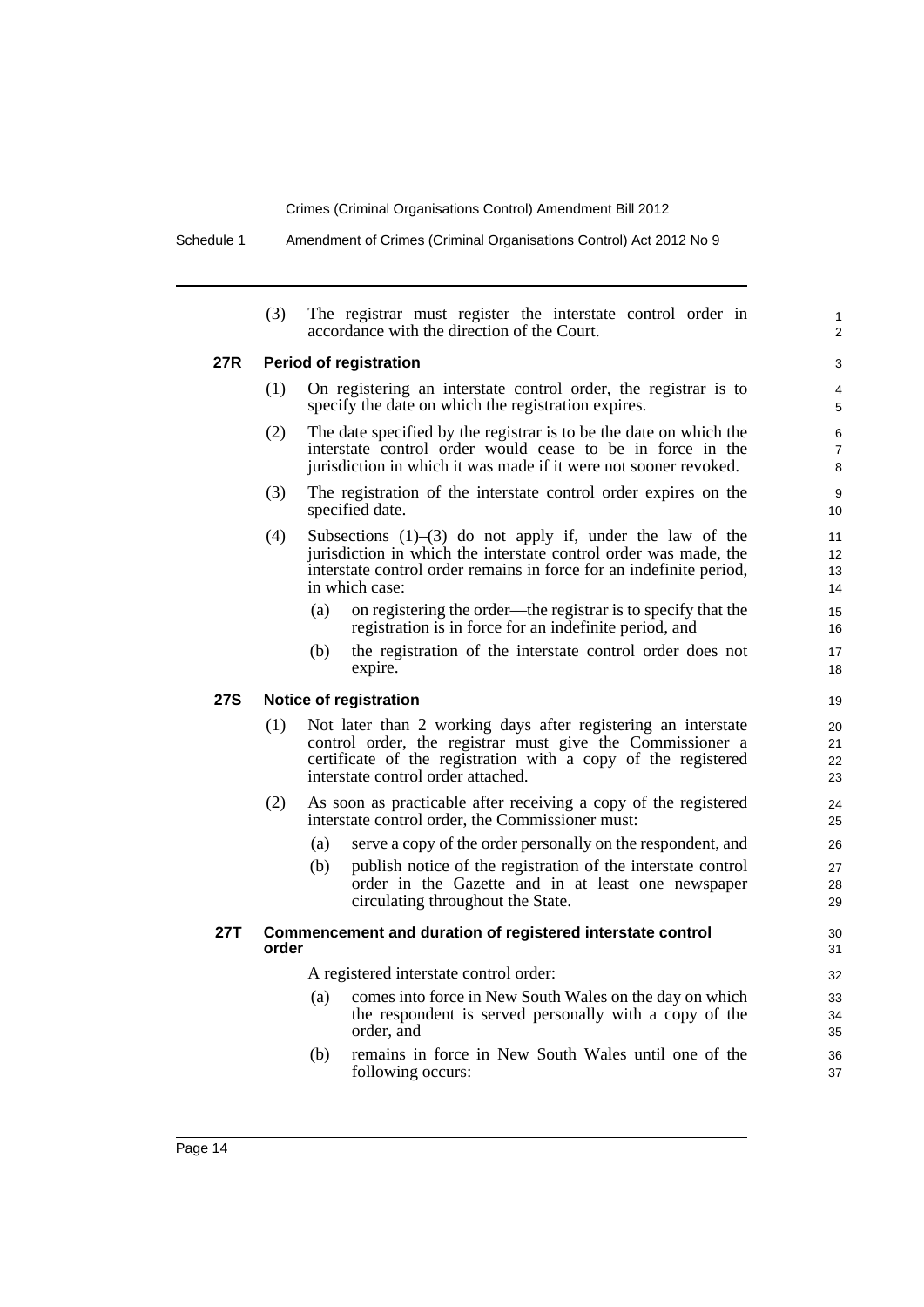Amendment of Crimes (Criminal Organisations Control) Act 2012 No 9 Schedule 1

|            |     | (i)                   | the registration of the order expires in accordance<br>with section 27R,                                                                                                                                                                                                                           | 1<br>$\overline{2}$                 |
|------------|-----|-----------------------|----------------------------------------------------------------------------------------------------------------------------------------------------------------------------------------------------------------------------------------------------------------------------------------------------|-------------------------------------|
|            |     | (ii)                  | the registration of the order is cancelled under this<br>Part.                                                                                                                                                                                                                                     | 3<br>4                              |
| <b>27U</b> |     |                       | Effect of registration of interstate control order                                                                                                                                                                                                                                                 | 5                                   |
|            |     |                       | A registered interstate control order that has come into force<br>under section 27T operates in New South Wales as if it were a<br>control order made under Part 3 but the provisions of Part 3 (other<br>than Division 3) do not apply in relation to the registered<br>interstate control order. | 6<br>$\overline{7}$<br>8<br>9<br>10 |
| <b>27V</b> |     | where originally made | Variation or revocation of interstate control order in jurisdiction                                                                                                                                                                                                                                | 11<br>12                            |
|            | (1) |                       | If an interstate control order is varied by a court in the jurisdiction<br>in which it was made:                                                                                                                                                                                                   | 13<br>14                            |
|            |     | (a)                   | the variations to the order may be registered under this Part<br>in the same way as the interstate control order is registered,<br>whether the variations were made before or after<br>registration of the interstate control order, and                                                           | 15<br>16<br>17<br>18                |
|            |     | (b)                   | the provisions of this Part apply accordingly with all<br>necessary modifications.                                                                                                                                                                                                                 | 19<br>20                            |
|            | (2) |                       | Subsection (3) applies to a registered interstate control order if:                                                                                                                                                                                                                                | 21                                  |
|            |     | (a)                   | the order is revoked by a court in the jurisdiction in which<br>the order was made, and                                                                                                                                                                                                            | 22<br>23                            |
|            |     | (b)                   | the registrar receives notice of that revocation from an<br>officer of that court or from the Commissioner.                                                                                                                                                                                        | 24<br>25                            |
|            | (3) |                       | On receiving notice of the revocation, the registrar must:                                                                                                                                                                                                                                         | 26                                  |
|            |     | (a)                   | cancel the registration of the order without delay, and the<br>cancellation takes effect immediately, and                                                                                                                                                                                          | 27<br>28                            |
|            |     | (b)                   | give the Commissioner written notice of that cancellation.                                                                                                                                                                                                                                         | 29                                  |
|            | (4) | respondent.           | As soon as practicable after receiving notice of the cancellation<br>of the registration of an interstate control order, the<br>Commissioner must serve a copy of the notice personally on the                                                                                                     | 30<br>31<br>32<br>33                |
| 27W        |     |                       | Cancellation of registration of interstate control order by Court                                                                                                                                                                                                                                  | 34                                  |
|            | (1) |                       | The Court may, on application by the respondent, cancel the<br>registration of an interstate control order if satisfied that the                                                                                                                                                                   | 35<br>36                            |

control order should not have been registered in accordance with

section 270.

37 38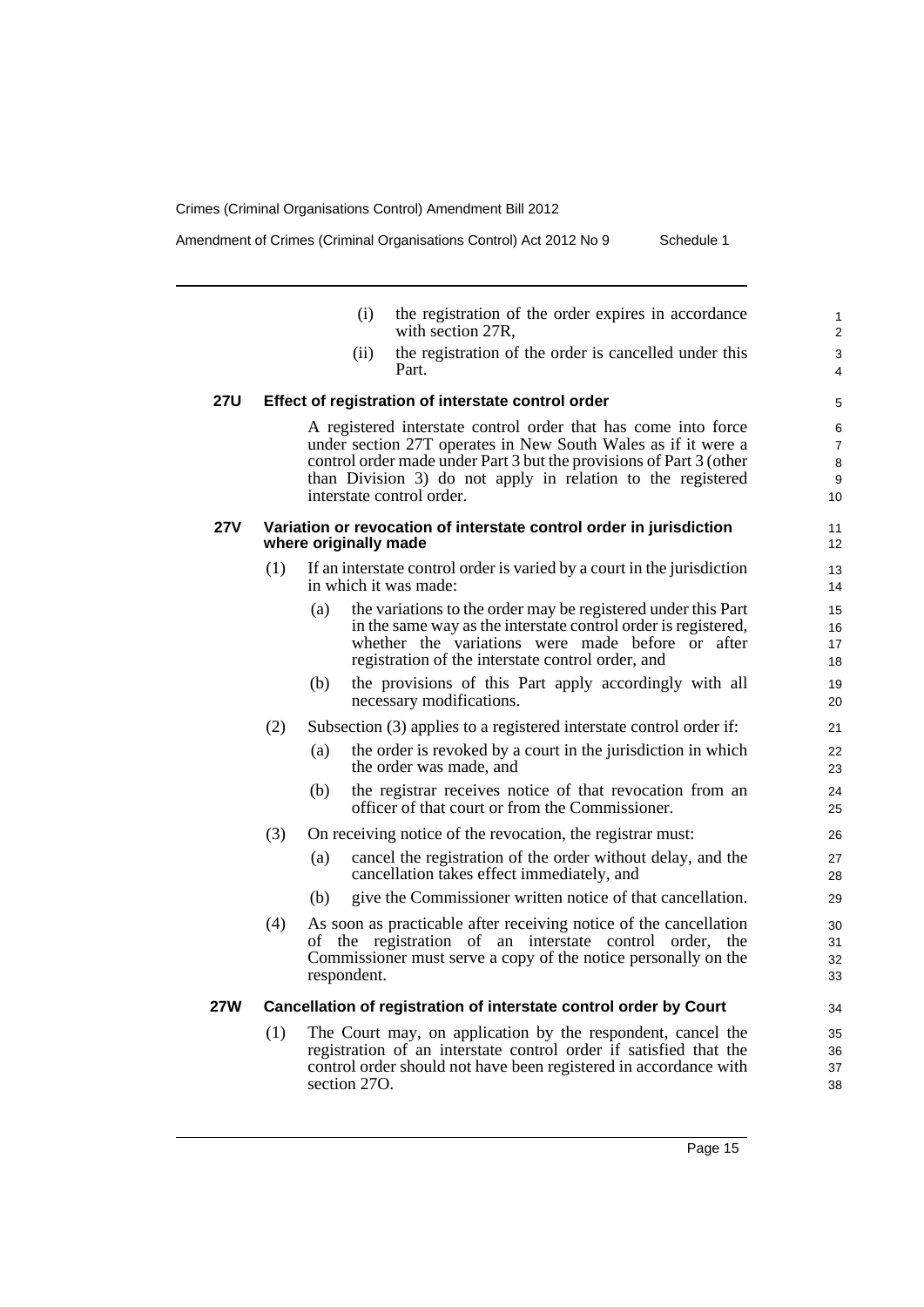|            | (2) | The Commissioner is a party to the application.                                                                                                                                                                                                                                        | $\mathbf{1}$                                             |
|------------|-----|----------------------------------------------------------------------------------------------------------------------------------------------------------------------------------------------------------------------------------------------------------------------------------------|----------------------------------------------------------|
|            | (3) | If the registration of an interstate control order is cancelled under<br>this section, the interstate control order ceases to have effect in<br>New South Wales and the respondent is taken not to have<br>committed any offence under Division 3 of Part 3 as a controlled<br>member. | $\overline{2}$<br>3<br>$\overline{\mathbf{4}}$<br>5<br>6 |
|            | (4) | Nothing in this section authorises the Court to reconsider the<br>merits of the interstate control order.                                                                                                                                                                              | $\overline{7}$<br>8                                      |
| 27X        |     | Cancellation of registration of interstate control order at request of<br><b>Commissioner</b>                                                                                                                                                                                          | 9<br>10                                                  |
|            | (1) | The Commissioner may, at any time while an interstate control<br>order is registered under this Part, apply to the registrar to cancel<br>the registration of the order.                                                                                                               | 11<br>12<br>13                                           |
|            | (2) | On receiving an application under this section, the registrar must:                                                                                                                                                                                                                    | 14                                                       |
|            |     | cancel the registration of the order without delay, and the<br>(a)<br>cancellation takes effect immediately, and                                                                                                                                                                       | 15<br>16                                                 |
|            |     | give the Commissioner written notice of the cancellation.<br>(b)                                                                                                                                                                                                                       | 17                                                       |
|            | (3) | As soon as practicable after receiving notice of the cancellation<br>of the registration of an interstate control order, the<br>Commissioner must serve a copy of the notice of cancellation<br>personally on the respondent.                                                          | 18<br>19<br>20<br>21                                     |
| <b>27Y</b> |     | Registration of interstate control order cancelled automatically in<br>certain circumstances                                                                                                                                                                                           | 22<br>23                                                 |
|            |     | The registration of an interstate control order under this Part is<br>immediately cancelled if:                                                                                                                                                                                        | 24<br>25                                                 |
|            |     | (a)<br>the person to whom the order relates becomes subject to a<br>control order or interim control order under Part 3, or                                                                                                                                                            | 26<br>27                                                 |
|            |     | (b)<br>the order was made in reliance on the person to whom it<br>relates:                                                                                                                                                                                                             | 28<br>29                                                 |
|            |     | (i)<br>being a member of a particular organisation that is<br>subject to an interstate declaration that is no longer<br>in force, or                                                                                                                                                   | 30<br>31<br>32                                           |
|            |     | associating with a member of<br>(ii)<br>particular<br>a<br>organisation that is subject to<br>interstate<br>an<br>declaration that is no longer in force.                                                                                                                              | 33<br>34<br>35                                           |